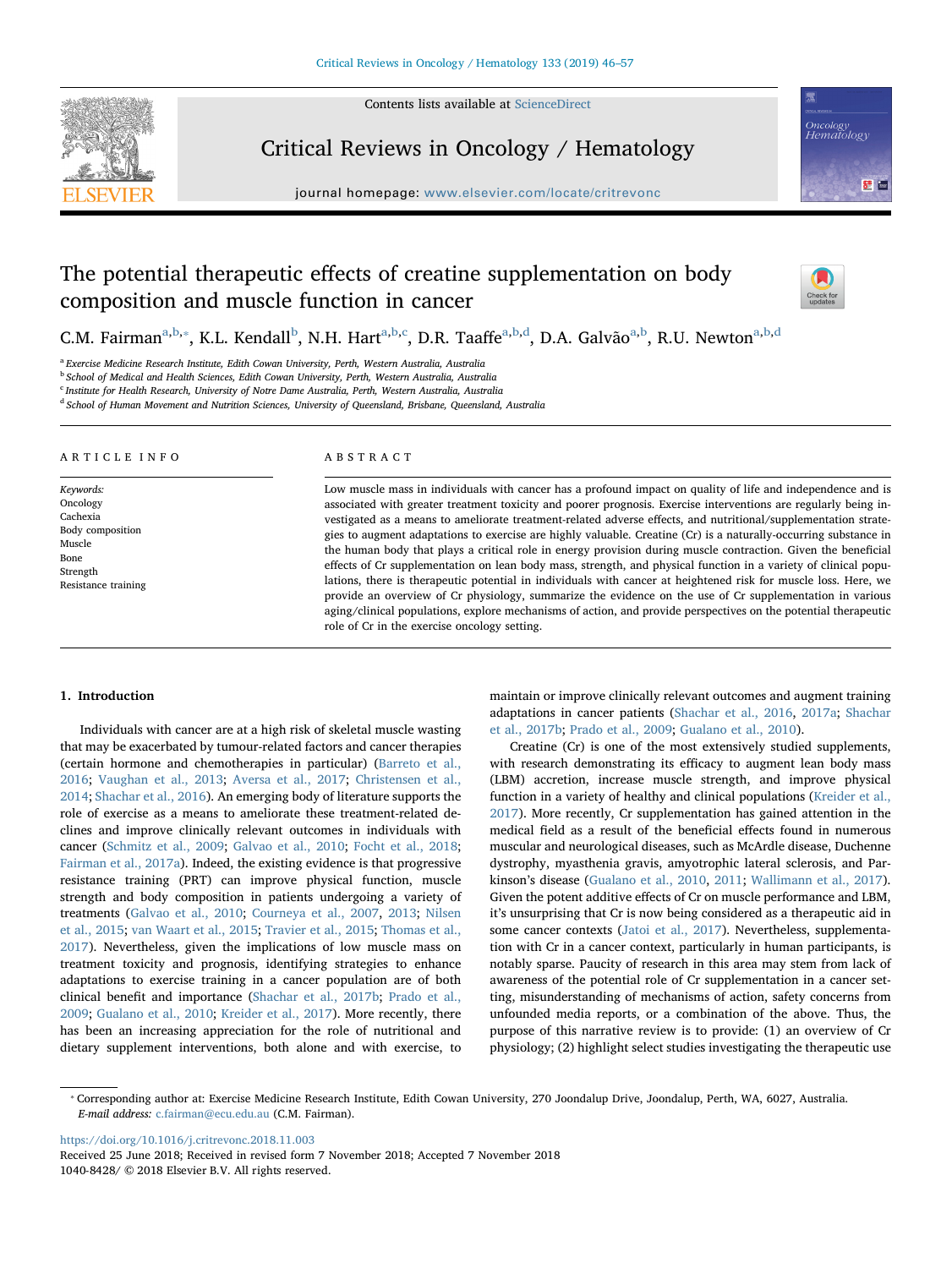of Cr supplementation on lean body mass, muscle strength and function in cancer and other clinical populations; and (3) provide perspectives on the potential therapeutic role of Cr supplementation to treat cancerrelated physical impairments.

## <span id="page-1-1"></span>2. Creatine metabolism

Cr is a naturally-occurring substance in the human body, synthesized endogenously in the kidneys, pancreas, and liver from the amino acids arginine, glycine, and methionine at a rate of ∼1-2 g/day [\(Persky](#page-9-23) [et al., 2003](#page-9-23)). Additionally, approximately 1 g of Cr can be consumed by individuals with a diet high in meat and fish ([Riesberg et al., 2016](#page-9-24)). The majority of Cr (95%) is stored in skeletal muscle (as free creatine or phosphocreatine), with the rest found in the brain and testes ([Kreider](#page-9-18) [et al., 2017\)](#page-9-18). The total Cr pool (PCr + free Cr) in skeletal muscle averages about 120 g for a 70 kg individual. However, the average human has the capacity to store up to 160 g of Cr via diet or supplementation ([Kreider et al., 2017](#page-9-18)). Approximately 2 g/day of Cr is lost as creatinine in urine. Given that rates of excretion typically match levels of endogenous production and intake, the most efficient way to increase intramuscular Cr stores is through supplementation ([Kreider et al.,](#page-9-18) [2017;](#page-9-18) [Riesberg et al., 2016\)](#page-9-24). The magnitude of the increase in skeletal muscle Cr content depends on the levels of Cr in the muscle prior to supplementation. Those who have lower muscle Cr stores, such as those who eat little meat or fish, are more likely to experience an increase of 20–40%, whereas those with relatively high muscle stores may only increase by 10–20% ([Kreider et al., 2017](#page-9-18)).

Cr is a component of the high-energy phosphate, phosphocreatine (PCr), which plays a critical role in rapid energy provision during skeletal muscle contraction [\(de Campos-Ferraz et al., 2014\)](#page-9-25). Re-phosphorylation of adenosine diphosphate (ADP) to adenosine triphosphate (ATP) during and following exercise [\(Fig. 1\)](#page-1-0) is reliant on the amount of PCr stored in the muscle (PCr + ADP  $\leftrightarrow$  Cr + ATP) [\(Kreider et al.,](#page-9-18) [2017\)](#page-9-18). In addition to its role as a temporal energy buffer, PCr acts as a spatial energy buffer to shuttle high-energy phosphates between mitochondria and cellular ATP utilization sites ([Wallimann et al., 1992\)](#page-9-26).

There are reports of Cr supplementation without exercise training on body composition and muscle function. Safdar and colleagues demonstrated a significant increase in FFM, total body water, and body mass following 10 days of Cr supplementation (20 g/day  $\times$  3 days, 5 g/ day x 7 days) in healthy, young adults ([Safdar et al., 2008\)](#page-9-27). More so, Cr supplementation significantly upregulated the mRNA content of genes and protein content of kinases involved in protein and glycogen synthesis regulation, satellite cell proliferation and differentiation, and DNA replication and repair. In older adults, Cr supplementation without RT has been shown to enhance fatigue resistance. Some investigators have reported increased strength, while others have demonstrated improved performance of activities of daily living (ADL) ([Gotshalk et al., 2008](#page-9-28), [2002;](#page-9-29) [Stout et al., 2007\)](#page-9-30).

<span id="page-1-0"></span>It is hypothesized that Cr uptake by skeletal muscle is modulated by muscle activity ([Harris et al., 1992\)](#page-9-31). As PCr availability diminishes with intense exercise, ability to sustain exercise effort declines accordingly.

Further, an increase in availability of PCr may allow for accelerated resynthesis of ATP during exercise ([Kreider et al., 2017;](#page-9-18) [Buford et al.,](#page-9-32) [2007\)](#page-9-32). In this manner, PCr content in the muscle may be an important regulator of exercise capacity. As a result, the ergogenic effects of Cr supplementation are likely an increase in intramuscular PCr ([Harris](#page-9-31) [et al., 1992;](#page-9-31) [Olsen et al., 2006\)](#page-9-33), enhancing exercise capacity, and leading to an increase in training quality and overall training volume ([Kreider et al., 2017](#page-9-18); [Buford et al., 2007\)](#page-9-32). In other words, an increase in the body's Cr stores may allow for better recovery between sets of exercises or repeated efforts, allowing the individual to perform more higher quality work and receive a better "dose" of exercise. When done consistently, this can add up to potentially greater improvements in LBM and strength compared to exercise alone.

Importantly, the safety and efficacy of PRT has been well established, across a variety of cancer types and treatments. The adaptations to PRT depend on the systematic manipulation of key training parameters such as intensity and volume. The nuances of resistance exercise prescription are outside of the scope of this review. For more information, readers are directed to several reviews in this area [\(Fairman](#page-9-8) [et al., 2017a](#page-9-8); [Padilha et al., 2017](#page-9-34); [Cheema et al., 2014](#page-9-35); [Fairman et al.,](#page-9-36) [2017b;](#page-9-36) [Neil-Sztramko et al., 2017](#page-9-37)).

# 3. Creatine supplementation in healthy aging/clinical populations

This section is not intended to be an exhaustive review of the relevant literature examining Cr supplementation in healthy aging/clinical populations. Rather, it is intended to outline the efficacy of Cr supplementation using select studies representative of the broader body of literature in improving relevant cancer-related outcomes (sarcopenia, loss of strength, bone health and physical function) that are experienced in other populations. Studies were chosen based on research design (randomised, double-blind, placebo-controlled), form of creatine used (creatine monohydrate), population being studied (clinical patients and older adults), and dependent variable reported (body composition and physical function). Indeed, for a more comprehensive overview, readers are directed to many of the recent systematic reviews and/or meta-analyses on the effect of Cr supplementation on LBM, muscle strength and function, or cognitive function in healthy individuals [\(Avgerinos et al., 2018;](#page-9-38) [Lanhers et al., 2015](#page-9-39), [2017\)](#page-9-40) and older adults [\(Chilibeck et al., 2017](#page-9-41); [Devries and Phillips, 2014](#page-9-42); [Forbes et al.,](#page-9-43) [2018;](#page-9-43) [Rawson and Venezia, 2011](#page-9-44)), and those with neurodegenerative ([Smith et al., 2014](#page-9-45)) and muscular disorders ([Kley et al., 2013](#page-9-46)), as well as those with chronic obstructive pulmonary disease (COPD) [\(Al-](#page-9-47)[Ghimlas and Todd, 2010\)](#page-9-47).

#### 3.1. Healthy aging

Aging is associated with an incremental loss in muscle mass, physical function, and independence. Additionally, intramuscular stores of creatine are ∼25% lower in older [\(Campbell et al., 1999](#page-9-48)) and middleaged adults ([Smith et al., 1985\)](#page-9-49) than younger individuals. However, individuals with low intramuscular total Cr concentrations show an



Fig. 1. Phosphocreatine shuttle system. Creatine catalyses reversible phosphorylation of creatine to Phosphocreatine and ADP to ATP. (print in colour).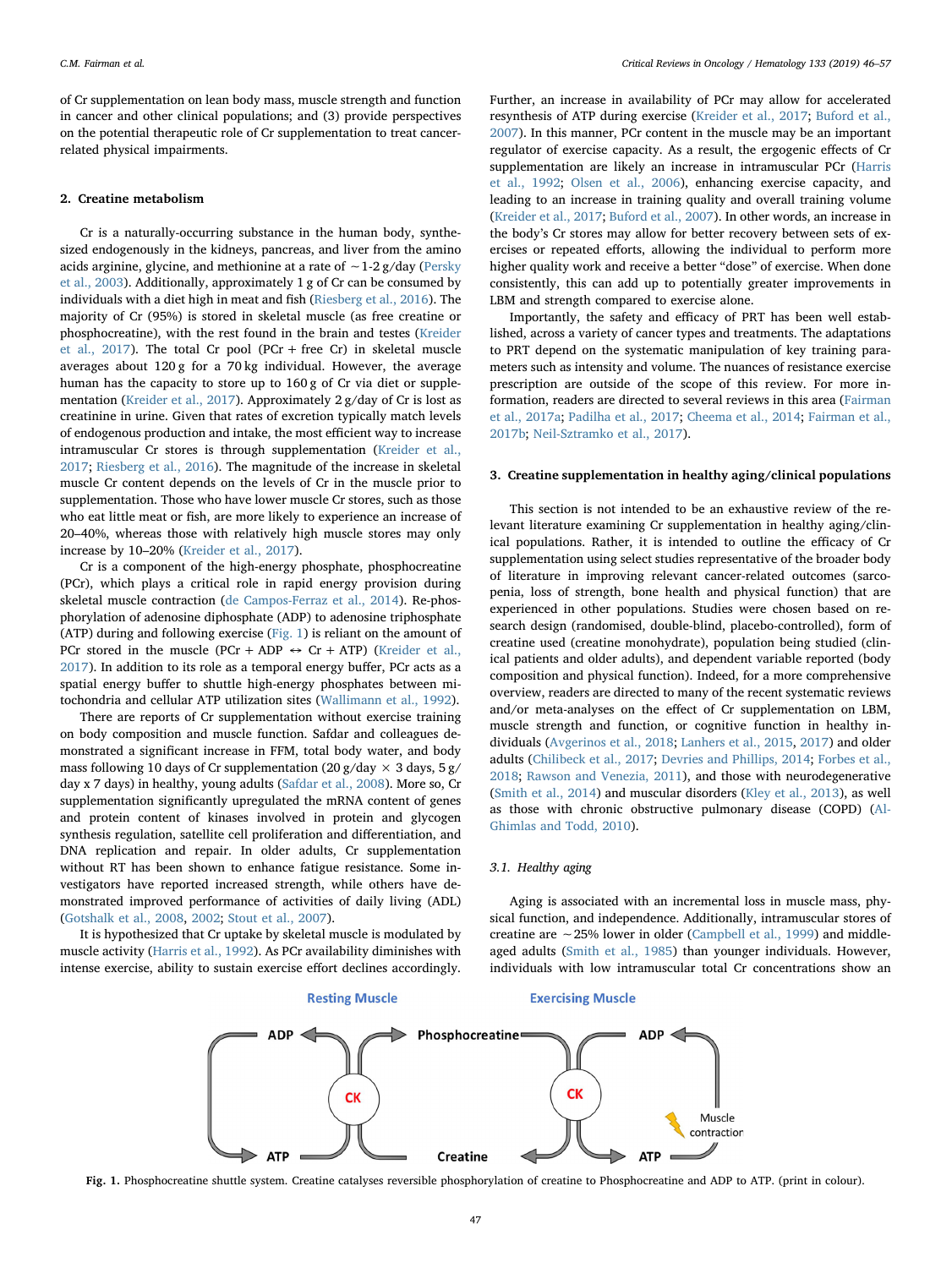<span id="page-2-0"></span>

|                       | GS)<br>(mean age $\pm$                                                                |                                                                 | duration |                                                                          | Results                                                                                   | Adverse Effects related to supplementation                                          |
|-----------------------|---------------------------------------------------------------------------------------|-----------------------------------------------------------------|----------|--------------------------------------------------------------------------|-------------------------------------------------------------------------------------------|-------------------------------------------------------------------------------------|
| <b>Healthy Aging</b>  |                                                                                       |                                                                 |          |                                                                          |                                                                                           |                                                                                     |
| Aguiar et al. (2013)  | 18 healthy women,                                                                     | ď<br>5 g/d for duration                                         | 12 weeks | $3 \times$ wk <sup><math>-1</math></sup> , 10-15RM, 2 sets, WB training  | <i><u>AUpper</u></i> and lower body strength, <i>AFFM</i>                                 | No adverse effects reported                                                         |
|                       | (Cr: 64 $\pm$ 4 y; PLA: 65 $\pm$ 6 y)                                                 | study                                                           |          |                                                                          | and muscle mass, << BM or %BF                                                             |                                                                                     |
| Bemben et al. (2010)  | 20 healthy adults, (Cr: 56.1 $\pm$ 1.8 y;<br>PLA: 56.1 $\pm$ 1.4 y)                   | first 2 weeks, followed<br>for<br>7 g/ day 3 x wk <sup>-1</sup> | 14 weeks | $3x$ wk <sup>-1</sup> , 8 reps at 80% IRM, 3 sets,<br>WB training        | $M$ BT<br>↔ Upper or lower body strength,                                                 | No adverse effects reported                                                         |
|                       |                                                                                       | by $5g/day$                                                     |          | $3 \times \text{wk}^{-1}$ , 8 reps at 80% 1RM, 3 sets, leg               |                                                                                           |                                                                                     |
| Bermon et al. (1998); | 16 healthy adults, (Cr: 71.0 $\pm$ 1.9 y;<br>PLA: 69.3 $\pm$ 0.4 y)                   | followed by 3 g/d<br>$20$ g/d for 5 days                        | 8 weeks  | press, knee extension, chest press                                       | ↔ Upper or lower body strength                                                            | No adverse effects reported                                                         |
| Brose et al. (2003)   | 28 older adults,                                                                      | 5g/d                                                            | 14 weeks | S<br>$3 \times \text{wk}^{-1}$ , 10-12 reps at 80% 1RM,                  | ↑ Total body mass; ↑ FFM; ↑ ISO knee ext.                                                 | No adverse effects reported                                                         |
|                       | 70.8 $\pm$ 6.1 y; Men PLA 68.3 $\pm$ 3.2 y,<br>(Men Cr: 68.7 $\pm$ 4.8 y, Females Cr: |                                                                 |          | sets, WB training                                                        |                                                                                           |                                                                                     |
|                       | Females PLA: $69.9 \pm 5.6$ y)                                                        |                                                                 |          |                                                                          |                                                                                           |                                                                                     |
| Candow et al. (2008)  | (Cr: 65.5 $\pm$ 2.7 y; PLA: 64.1 $\pm$ 3.1 y)<br>25 older men,                        | $0.10\,g/kg/d$                                                  | 10 weeks | 3 x wk <sup>-1</sup> , 10 reps at 80% 1RM, 3 sets,<br>WB training        | body 1RM, $\downarrow$ 30% bone resorption, PLAA<br>↑ muscle thickness; <> Upper or lower | No adverse effects reported                                                         |
|                       |                                                                                       |                                                                 |          |                                                                          | 13% bone resorption                                                                       |                                                                                     |
| Chilibeck et al.      | 33 healthy women, (Cr: 57 $\pm$ 4 y;                                                  | $0.1\,g/kg/d$                                                   | 52 weeks | 3 x wk <sup>-1</sup> , 10 reps at 80% 1RM, 3 sets,                       | $\leftrightarrow$ in LBM or<br>If Upper body strength,                                    | GI adverse effects, $Cr = 5$ vs $PLA = 2$ ;                                         |
| (2015)                | PLA 57 $\pm$ 7 y)                                                                     |                                                                 |          | WB training                                                              | lower body strength                                                                       | Muscle cramps, $Cr = 2$ , no adverse events<br>related to liver or kidney function. |
| Chilibeck et al.      | 29 older men,                                                                         | $0.3 g$ /kg/d for 5 da                                          | 12 weeks | $3 \times \text{wk}^{-1}$ , 10 reps at 80% 1RM, 3 sets,                  | ↑ Upper limb BMC. <>Legs, trunk or WB                                                     | No adverse effects reported                                                         |
| (2005)                | $(Cr: 70.8 \pm 6.6$ y; PLA: 71.5 $\pm 6.7$ y)                                         | days<br>ys,<br>$0.07 g/kg/d$ for 79                             |          | WB training                                                              | BMC.                                                                                      |                                                                                     |
| Chrusch et al. (2001) | 30 healthy men, (Cr: 70.4 $\pm$ 1.6 y;                                                | $0.3 g/kg/day$ for 5 days                                       | 12 weeks | S<br>3 x wk <sup>-1</sup> , 10 reps at 50-75% 1RM,                       | <b>1LBM, 1Lower body strength and</b>                                                     | Cr during loading phase increased GI adverse                                        |
|                       | PLA: 71.1 $\pm$ 1.8 y)                                                                | 48/<br>followed by 0.07 g                                       |          | sets, WB training                                                        | endurance, $\leftrightarrow$ Upper body strength and                                      | events                                                                              |
|                       |                                                                                       | $\frac{1}{4}$                                                   |          |                                                                          | endurance                                                                                 |                                                                                     |
| Cooke et al. (2014)   | 20 healthy men, (Cr: 61.4 $\pm$ 5.0 y;                                                | 20 g/d for 7 days                                               | 12 weeks | 3 x wk <sup>-1</sup> , 10 reps at 75% 1RM, 3 sets,                       | ↔ LBM, ↔ Upper or lower body strength,                                                    | No adverse effects reported                                                         |
|                       | PLA: $60.7 \pm 5.4$ y)                                                                | $\overline{5}$<br>followed by 0.1 g/d<br>training days          |          | WB training                                                              | ↔ type I or type II muscle fibre area                                                     |                                                                                     |
| Gualano et al. (2014) | 30 "vulnerable" women, (Cr:                                                           | 20 g/d for 5 days                                               | 24 weeks | 3 x wk <sup>-1</sup> , 8-12 RM, 3 sets, WB training                      | ↑LBM, <> fat mass, ↑ Upper body strength,                                                 | No adverse effects reported                                                         |
|                       | 67.1 $\pm$ 5.6 y; PLA: 63.6 $\pm$ 3.6 y)                                              | followed by 5 g/d                                               |          |                                                                          | ↔ Lower body strength leg press                                                           |                                                                                     |
| Pinto et al. (2016)   | 27 healthy adults, (Cr: 67.4 $\pm$ 4.7 y;                                             | ð<br>5 g/d for duration                                         | 12 weeks | $3 \times$ wk <sup><math>-1</math></sup> , 13-15 RM, 3 sets, WB training | ↑ LBM, <> Upper or lower body strength<br>strength, ⇔ timed up and go test, STS           | No adverse events reported                                                          |
|                       | PLA: $67.1 \pm 6.3$ y)                                                                | study                                                           |          |                                                                          |                                                                                           |                                                                                     |
| Clinical Populations  |                                                                                       |                                                                 |          |                                                                          |                                                                                           |                                                                                     |
| Cornelissen et al.    | 70 patients with coronary artery                                                      | ð<br>5 g/d for duration                                         | 12 weeks | 3 x wk <sup>-1</sup> , 8-12 RM, 2-3 sets, WB                             | ↔ ISO or isokinetic knee extension                                                        | No adverse effects reported                                                         |
| (2010)                | disease or chronic heart failure, (Cr:                                                | study                                                           |          | training + 45 minutes aerobic exercise                                   | strength                                                                                  |                                                                                     |
|                       | 55.0 $\pm$ 9.5 y; PLA: 59.7 $\pm$ 6.7 y)                                              |                                                                 |          |                                                                          |                                                                                           |                                                                                     |
| Hass et al. (2007)    | Parkinson's disease, (Cr: 62.2 $\pm$ 2.6<br>20 patients with idiopathic               | 20 g/d for 5 days<br>followed by $5\,g/d$                       | 12 weeks | $2 \times \text{wk}^{-1}$ , 10 reps at 50-70% 1RM, 1 set,<br>WB training | ← Lower body strength or<br>↑ Upper body strength, ↑ chair rise<br>performance,           | No adverse effects reported                                                         |
|                       | y; PLA: $62.8 \pm 2.6$ y)                                                             |                                                                 |          |                                                                          | endurance                                                                                 |                                                                                     |
| Sakkas et al. (2009)  | Patients with HIV infection,                                                          | 20 g/d for 5 days then                                          | 12 weeks | $3 \times \text{wk}^{-1}$ , 8 reps at 80% IRM, 4 sets,                   | NET ↓                                                                                     | No adverse effects reported                                                         |
|                       | $(Cr: 44 \pm 9 \text{ y}; \text{PLA}: 44 \pm 8 \text{ y})$                            | 5g/d                                                            |          | WB training                                                              |                                                                                           |                                                                                     |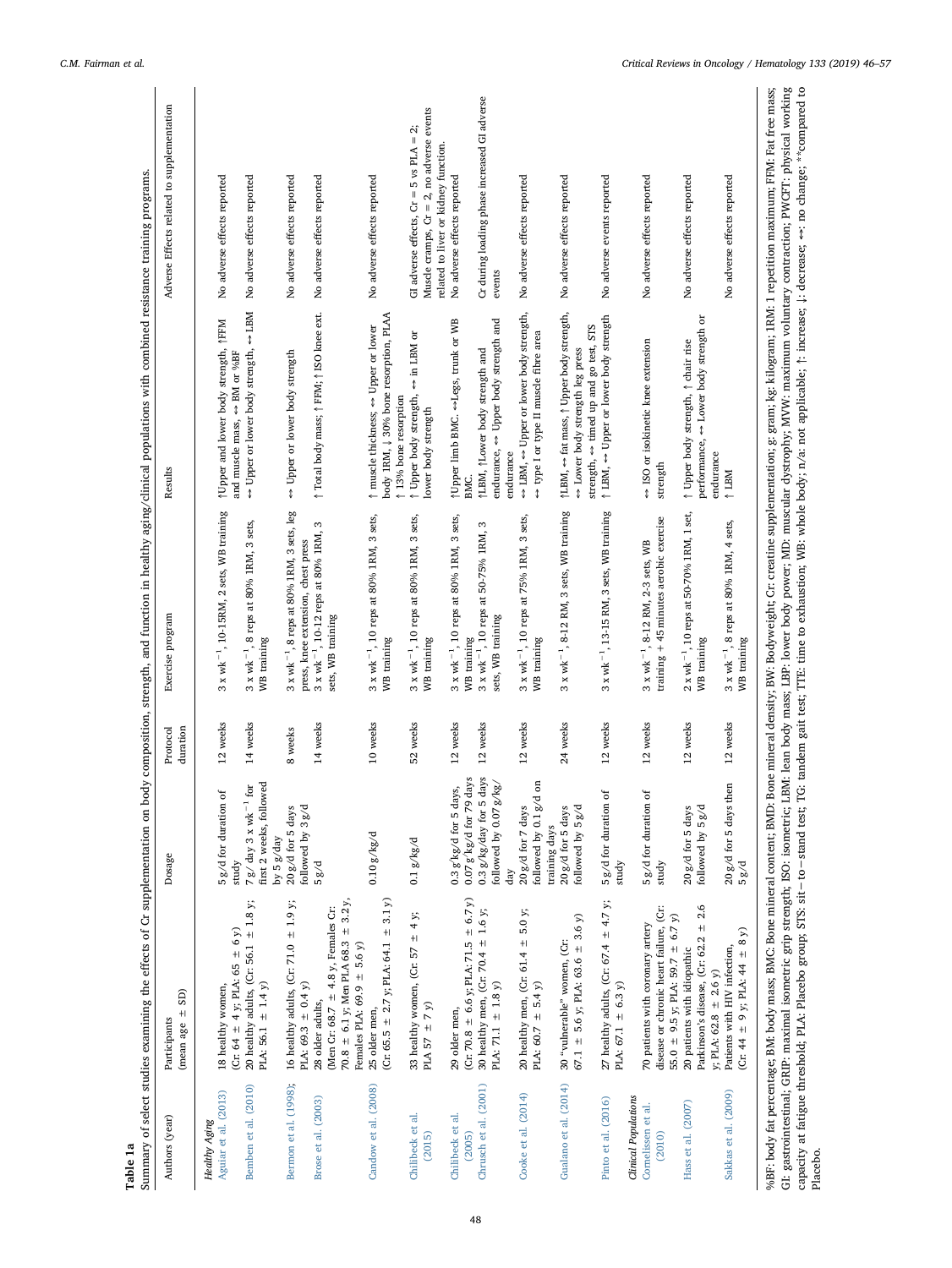|   | ֕                            |  |
|---|------------------------------|--|
|   |                              |  |
|   |                              |  |
|   |                              |  |
|   |                              |  |
|   | ֕                            |  |
|   |                              |  |
|   | Í                            |  |
|   |                              |  |
|   |                              |  |
|   |                              |  |
|   | ì<br>i<br>$\frac{1}{2}$<br>i |  |
|   | ֠                            |  |
|   | ١<br>ĺ<br>J                  |  |
|   | l                            |  |
|   |                              |  |
|   |                              |  |
|   |                              |  |
|   |                              |  |
|   |                              |  |
|   |                              |  |
|   |                              |  |
| I | i                            |  |
|   |                              |  |

| Authors (year)              | Patient/subjects                                                                       | Dosage                                                | Protocol<br>duration | Results                                                                                                                           | Adverse Effects related to<br>supplementation |
|-----------------------------|----------------------------------------------------------------------------------------|-------------------------------------------------------|----------------------|-----------------------------------------------------------------------------------------------------------------------------------|-----------------------------------------------|
| <b>Healthy Aging</b>        |                                                                                        |                                                       |                      |                                                                                                                                   |                                               |
| Gotshalk et al. (2002)      | 18 healthy men, (Cr: 65.4 $\pm$ 1.5 y; PLA: 0.3 g/kg/d<br>65.7 $\pm$ 2.0 y)            |                                                       | 1 week               | ↑ FFM, ↑ Upper and lower body strength, ↑ LBP, ↓<br>STS, J TG.                                                                    | No adverse effects reported                   |
| Gotshalk et al. (2008)      | 30 healthy women (Cr: 63.3 $\pm$ 1.2 y;<br>PLA: 63.0 $\pm$ 1.1 y)                      | 0.3 g/kg/d                                            | 1 week               | 1 Upper and lower body 1RM, 1 FFM, 1 UBMP & LBMP, 1 STS, 1TG.                                                                     | No adverse effects reported                   |
| Lobo et al. (2015)          | 109 post-menopausal, osteopenic women<br>(Cr: 58 $\pm$ 5 y; PLA: 58 $\pm$ 6 y)         | 1g/d                                                  | 52 weeks             | ← Lumbar spine, total hip or WB BMD                                                                                               | No adverse effects reported                   |
| Rawson and Clarkson (2000)  | 17 healthy males, (Cr: 65.0 $\pm$ 2.1 y;<br>PLA: 65.8 $\pm$ 1.4 y)                     | 20g/d                                                 | 5 days               | ⇔ isokinetic performance, <> ISO strength                                                                                         | No adverse effects reported                   |
| Rawson et al. (1999)        | 20 healthy males, (Cr: 66.7 $\pm$ 1.9 y;<br>PLA: 66.9 $\pm$ 2.2 y)                     | for 10 days, followed by<br>4g/d for 20 days<br>20g/d | 30 days              | → FFM, <> Upper body strength, <> leg fatigue                                                                                     | No adverse effects reported                   |
| Stout et al. (2007)         | 15 older adults<br>$(74.5 \pm 6.4 y)$                                                  | for 7 days then $10g/d$<br>20g/d                      | 2 weeks              | ↑ GRIP and PWCFT, << STS or BW                                                                                                    | No adverse effects reported                   |
| <b>Clinical Populations</b> |                                                                                        |                                                       |                      |                                                                                                                                   |                                               |
| Andrews et al. (1998)       | $(Cr: 64.9 \pm 5.7 y; PLA: 62.0 \pm 6.5 y)$<br>20 patients with chronic heart failure  | 20g/d                                                 | 5 days               | ↑ contractions before fatigue at 75% MVC; ↓ lactate % ammonia at<br>75% MVC                                                       | No adverse effects reported                   |
| Louis et al. (2003)         | 15 boys with MD<br>$(10.8 \pm 2.8 y)$                                                  | 38/d                                                  | 12 weeks             | BMD, $\downarrow$ urinary excretion of cross-linked N-telopeptides of Type I<br>collagen in ambulatory patients.<br>MVC, TTE;     | No adverse effects reported                   |
| Tarnopolsky et al. (2004)   | $(S: 10.0 \pm 0.8 \text{ y}; \text{NS: } 10.4 \pm 0.8 \text{ y})$<br>30 boys with MD   | $0.10$ $g/kg/d$                                       | 16 weeks             | ↑ handgrip strength, ↑ FFM, ↓ urinary excretion of cross-linked N-<br>telopeptides of Type I collagen** $\leftrightarrow$ GMS, FT | No adverse effects reported                   |
| Walter et al. (2000)        | (Adults: 35 $\pm$ 15 y; Children: 10 $\pm$ 4 y)<br>36 patients with muscular dystrophy | 10.6 g/day for 10 days then<br>5.3 g/d for 46 days    | 8 weeks              | ↑ muscle strength, ↑ NSS                                                                                                          | No adverse effects reported                   |
|                             |                                                                                        |                                                       |                      | p10. Dan and acata DMD: Dominical domiti: DAdminical particular and announce an announce announce an 1990. Dan                    |                                               |

49

BMC: Bone mineral content; BMD: Bone mineral density; BW: Bodyweight; Cr: creatine supplementation; g: gram; KE: knee extension; kg: kilogram; IRM: 1 repetition maximum; FFM: Fat free mass; FT: functional tasks;<br>GMS: globa contraction; NS: non(cortico)steroid; NSS: neuromuscular symptom score: PWGFT: physical working capacity at fatigue threshold; PLA: Placebo group; S: (cortico) steroid; STS: sit−to−stand test; TG: tandem gait test;<br>TTE: t BMC: Bone mineral content; BMD: Bone mineral density; BW: Bodyweight; Cr: creatine supplementation; g: gram; KE: knee extension; kg: kilogram; 1RM: 1 repetition maximum; FFM: Fat free mass; FT: functional tasks; GMS: global muscle strength; GRIP: maximal isometric grip strength; ISO: isometric; LBM: lean body mass; LBP: lower body power; LBMP: lower body mean power; MD: muscular dystrophy; MVC: maximum voluntary contraction; NS: non(cortico)steroid; NSS: neuromuscular symptom score: PWCFT: physical working capacity at fatigue threshold; PLA: Placebo group; S: (cortico) steroid; STS: sit−to−stand test; TG: tandem gait test;

TTE: time to exhaustion; UBMP: upper body mean power; WB: whole body; n/a: not applicable; ↑: increase; ↓: decrease; ↔: no change; \*\*compared to Placebo.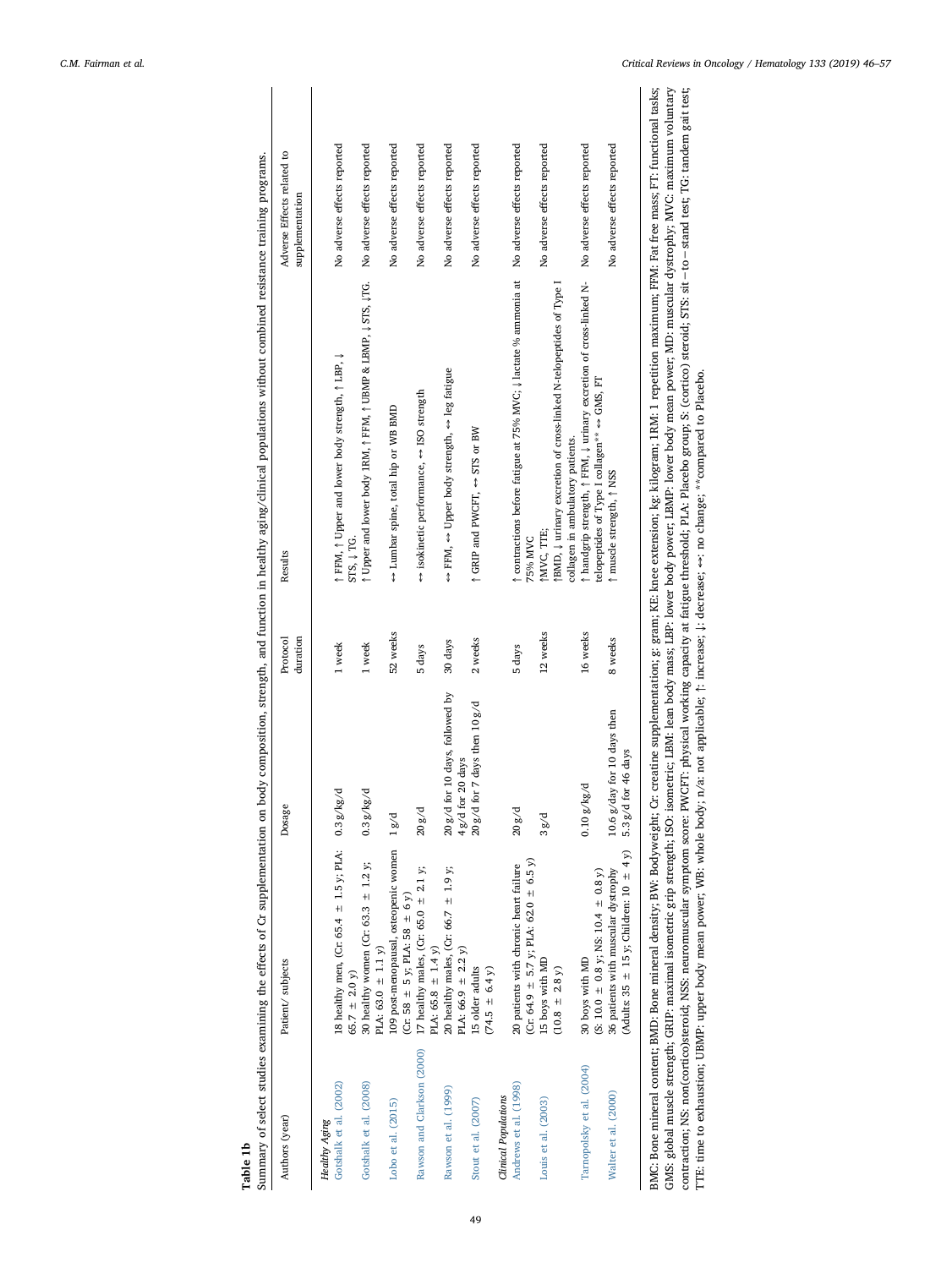enhanced ability to increase creatine content following Cr supplementation ([Harris et al., 1992](#page-9-31)). Cr supplementation has been shown to increase muscle strength and function, enhance fatigue resistance, and improve performance in activities of daily living irrespective of exercise training in older populations [\(Gotshalk et al., 2008;](#page-9-28) [Stout et al., 2007](#page-9-30)). A summary of the studies discussed in this review examining Cr supplementation in healthy aging/clinical populations with or without resistance training are presented in [Tables 1a and 1b,](#page-2-0) respectively.

[Stout et al. \(2007\)](#page-9-30) found significant increases in handgrip strength and physical working capacity among elderly men and women supplementing with Cr for 14 days. The significant delay in the onset of neuromuscular fatigue, as measured by the physical working capacity (PWCFT) test, may have been due to elevated muscle PCr content which can decrease the reliance on anaerobic glycolysis, reduce intramuscular lactate and ammonia accumulation, and therefore delay fatigue. Shortterm Cr supplementation has also been shown to improve upper and lower body muscular strength. [Gotshalk et al. \(2008\)](#page-9-28) reported significant increases in bench press  $(4.1 \pm 1.4 \text{ kg})$  and leg press  $(16.1 \pm 4.4 \text{ kg})$  strength, as well as significant improvements in lower body mean power and timed sit-to-stand following 7 days of Cr supplementation in older men ([Gotshalk et al., 2002](#page-9-29)). Supporting these findings, [Canete et al. \(2006\)](#page-10-21) demonstrated a 12% improvement in timed sit-to-stand following 7 days of Cr supplementation in older women.

Cr supplementation in conjunction with PRT can result in greater adaptations in skeletal muscle as compared with PRT alone. Multiple studies have shown greater improvements in strength when Cr supplementation is combined with whole body PRT in older adults ([Chilibeck et al., 2005,](#page-10-6) [2015](#page-10-5); Duff [et al., 2016\)](#page-10-22). Results from a metaanalysis undertaken by [Devries and Phillips \(2014\)](#page-9-42) indicated that Cr supplementation during PRT enhanced the gain in LBM, strength, and functional performance over PRT alone in older adults. Similarly, [Brose](#page-10-3) [et al. \(2003](#page-10-3)) reported significant increases in total body mass, fat-free mass, and isometric knee extension strength following 14 weeks of whole-body resistance training plus Cr supplementation. Furthermore, after a 36-week randomized controlled trial, researchers reported that Cr supplementation combined with PRT significantly increased appendicular lean mass, maximal strength, and muscle function to a greater extent than PRT alone in vulnerable older adults ([Gualano et al.,](#page-10-9) [2014\)](#page-10-9).

Cr supplementation combined with PRT also has beneficial effects on bone health. In older men, 10 weeks of Cr supplementation (0.1 g/ kg) combined with a structured PRT completed 3 times per week led to a significant reduction in bone resorption by 30% (assessed using the bone biomarker NTx), compared to a non-significant increase of 13% in the placebo group ([Candow et al., 2008](#page-10-4)). These results support previous findings from [Chilibeck et al. \(2005\),](#page-10-6) showing Cr supplementation  $(0.3 g/kg$  for 5 days,  $0.07 g/kg$  for 79 days) during 12 weeks of supervised PRT in healthy older males significantly increased upper-limb bone mineral content (BMC) by 3.2%, compared to a non-significant decrease in the placebo group. Given that bone turnover is a relatively slow process typically requiring 39 weeks to detect changes ([Chilibeck](#page-10-5) [et al., 2015;](#page-10-5) Duff [et al., 2016\)](#page-10-22), these findings are somewhat remarkable.

While several studies have indicated potential benefits from Cr supplementation on bone health, others have found no effect. [Lobo](#page-10-14) [et al. \(2015\)](#page-10-14) investigated the effects of long-term, low-dose Cr supplementation (1 g/day) without exercise for 52 weeks on bone health in postmenopausal women and found that Cr had no greater effect on bone mineral density (BMD) or bone microarchitecture compared to placebo. Additionally, [Gualano et al. \(2014\)](#page-10-9) showed no additional benefit of Cr supplementation  $(20 g/day$  for 5 days + 5 g/day for 24 weeks) to PRT on lumbar spine, proximal femur or whole body BMD, or serum bone markers in postmenopausal women. Further, [Brose et al.](#page-10-3) [\(2003\)](#page-10-3) found no effect from Cr supplementation (5 g/day) on serum osteocalcin (indicator of bone formation) in healthy older men following a 14-week PRT program. As it stands, results are mixed in

relation to Cr and bone health. Notably, studies employing higher volumes of resistance training (i.e. greater number of sets per muscle group per week) combined with Cr supplementation appear to have a beneficial effect on LBM, muscle strength and physical function and bone health in older adults [\(Devries and Phillips, 2014](#page-9-42)). However, longer term studies ( $> 52$  weeks) with rigorous methodology utilising higher training volume with Cr are warranted.

# 3.2. Clinical populations

Studies involving both human and animal models with various catabolic diseases have shown evidence of increased LBM, bone density, muscle strength, and exercise performance following Cr supplementation. HIV-infected persons often experience a loss of LBM [\(Coats, 2002](#page-10-23)), which has been associated with accelerated disease progression and increased morbidity. A 2009 study by [Sakkas et al. \(2009\)](#page-10-13) found that 14 weeks of Cr supplementation (20 g/d for the first 5 days, followed by a maintenance dose of 4.8 g/day), combined with PRT for 12 weeks produced a greater increase in LBM compared to the placebo + PRT group in patients with HIV infection.

Abnormalities of skeletal muscle in chronic heart failure patients include early onset of anaerobic metabolism and a swift depletion of PCr [\(Lipkin et al., 1988](#page-10-24); [Wiener et al., 1986](#page-10-25)). In addition to abnormalities of PCr during exercise, patients with chronic heart failure have demonstrated a reduction in resting muscle Cr content and a delay in resynthesis of PCr post-exercise [\(Broqvist et al., 1992;](#page-10-26) [Mancini et al.,](#page-10-27) [1988\)](#page-10-27). [Andrews et al. \(1998\)](#page-10-17) examined the effects of Cr supplementation (20 g daily for 5 days) on repeated submaximal handgrip contractions in elderly men with chronic heart failure. The authors found a significant increase in the number of contractions performed before exhaustion at 75% maximum voluntary contraction (MVC) workload following Cr supplementation. Additionally, ammonia and lactate concentrations at the 75% MVC workload were significantly lower.

Muscular dystrophy is a genetic disease leading to muscle atrophy and bone loss. Researchers have examined the effects of 12-weeks of Cr supplementation (3 g/day) in boys with Duchenne and Becker muscular dystrophy ([Louis et al., 2003\)](#page-10-18). Participants in the Cr group who were able to walk during the intervention saw a significant decrease in urinary excretion of cross-linked N-telopeptides of Type I collagen, an indicator of bone resorption, whereas participants in the placebo group experienced a 6% increase. Cr supplementation has the potential to affect bone as PCr is used to resynthesize ATP through the creatine kinase reaction in bone cells ([Wallimann and Hemmer, 1994\)](#page-10-28). Cr added to cell culture medium has been shown to increase the metabolic activity of osteoblast cells involved in bone formation [\(Gerber et al.,](#page-10-29) [2005\)](#page-10-29). Although not directly measured in the current study, an increase in osteoblast cell activity stimulates the production of osteoprotegerin, a protein that can inhibit osteoclast cell differentiation, resulting in less bone resorption [\(Yasuda et al., 1998\)](#page-10-30). Cr supplementation also increased lumbar spine and whole-body BMD (assessed via dual energy Xray absorptiometry, DXA) by approximately 3.8% and 2%, respectively. No effect was found in wheelchair-dependent individuals. Given the length of the normal bone remodelling cycle, one could hypothesize an even greater increase in BMD following a longer intervention ([Canete](#page-10-21) [et al., 2006](#page-10-21)).

[Tarnopolsky et al. \(2004\)](#page-10-19) investigated the effects of Cr supplementation (0.1 g/kg) in young boys with Duchenne muscular dystrophy for 16-weeks. Although no changes in whole body BMD or BMC were observed, Cr supplementation did attenuate the increase in urinary excretion of cross-linked N-telopeptides of Type I collagen by 22% compared to placebo. Furthermore, following Cr supplementation, a significant increase in handgrip strength and FFM  $(+0.7 \text{ kg})$  was observed. In addition, [Kley et al. \(2013\)](#page-9-46) conducted a meta-analysis on Cr and muscle disorders and concluded that Cr supplementation given to patients with muscular dystrophies led to significant increases in LBM, as well as maximum voluntary contraction, compared to placebo.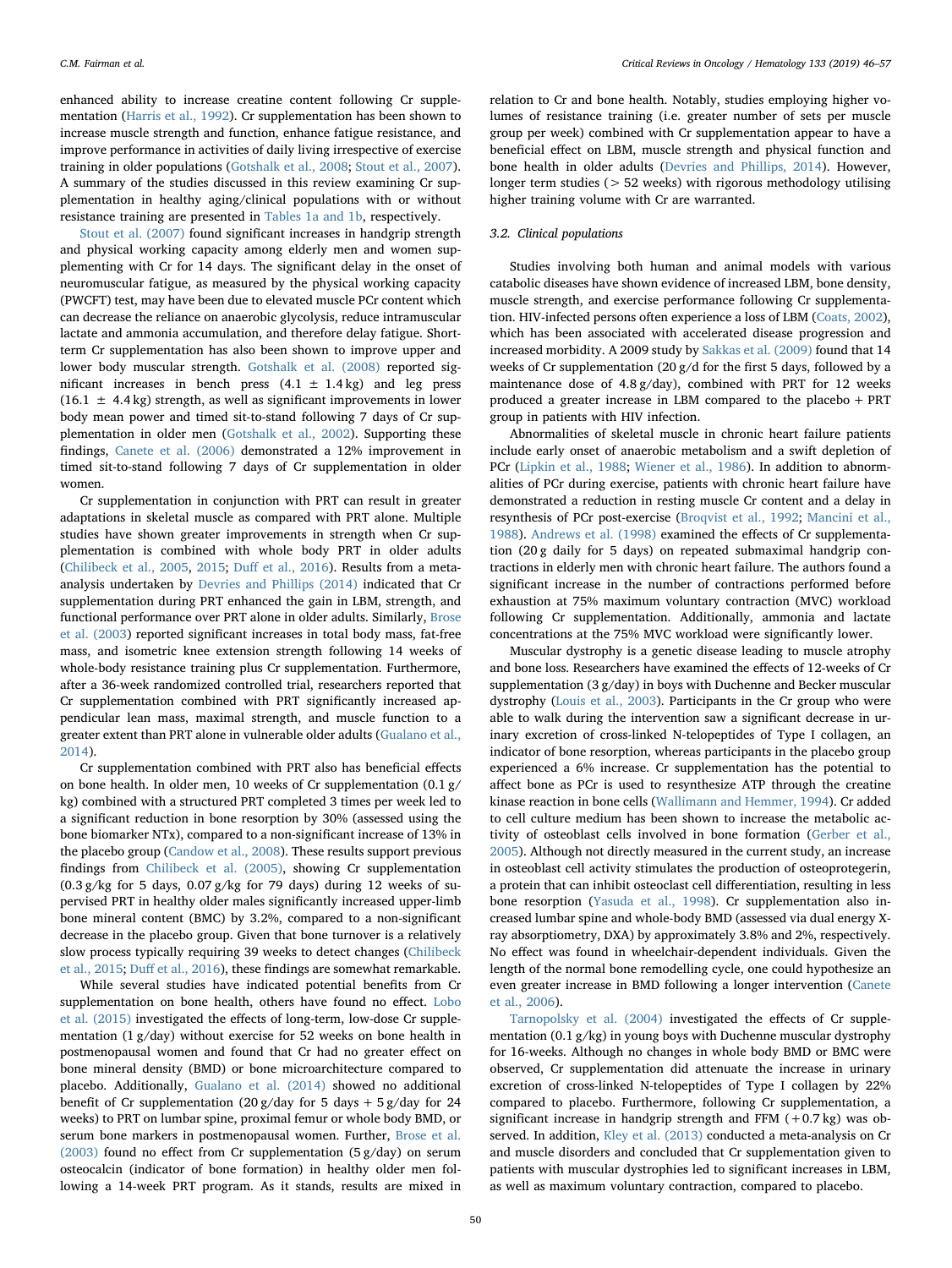Differences in dosing, length of intervention, population being studied, and use of a PRT protocol may explain some of the discrepancies among studies. Taken collectively, results from the literature on Cr supplementation in healthy aging/clinical populations that demonstrate similar muscle wasting characteristics often experienced by cancer patients (sarcopenia and cachexia) indicate that Cr supplementation combined with PRT can result in superior improvements in muscle mass, muscle strength and physical function. These findings are promising, though more research is warranted to see if similar improvements are observed in individuals with cancer, particularly those at a heightened risk of muscle wasting.

# 4. Muscle dysfunction, body composition and bone health in cancer

Individuals with cancer are exposed to a variety of cancer-specific factors that result in decrements in muscle mass and function, such as tumour-related factors, cancer therapies (in particular certain hormone and chemotherapies), malnutrition, physical inactivity along with increasing age and comorbidities [\(Barreto et al., 2016;](#page-9-0) [Vaughan et al.,](#page-9-1) [2013;](#page-9-1) [Aversa et al., 2017](#page-9-2); [Christensen et al., 2014](#page-9-3); [Shachar et al.,](#page-9-4) [2016\)](#page-9-4). Some of the mechanisms of muscle dysfunction in cancer are outlined in the following subsections.

# 4.1. Sarcopenia

Sarcopenia refers to the age-related loss of muscle mass and function that typically accelerates with advancing age ([Peterson and Mozer,](#page-10-31) [2017\)](#page-10-31). Characterized by changes in tissue quality, decreases in satellite cells, denervation and/or atrophy of type II muscle fibres and an increase in myosteatosis (fat infiltration in skeletal muscle); sarcopenia is associated with impairments in muscle strength, physical function and may increase the risk of falls [\(McKenna and Fry, 2017](#page-10-32); [Larsson, 1983](#page-10-33); [Marty et al., 2017](#page-10-34)). There is no clear international consensus on diagnostic criteria for sarcopenia, however, the European Working Group on Sarcopenia in Older People recommends using the presence of both low muscle mass (appendicular skeletal muscle mass/height<sup>2</sup>: men ~7.26 kg/m<sup>2</sup>, women ~5.5 kg/m<sup>2</sup>) and low muscle function indicated by either strength (handgrip strength: men < 30 kg, women < 20 kg) and/or performance (gait speed < 0.8 m/s) ([Cruz-Jentoft et al., 2010](#page-10-35)). Sarcopenia may be of particular relevance in cancer, whereby many individuals are diagnosed at an older age, often presenting with sarcopenic characteristics at diagnosis. Prevalence of sarcopenia in different types of cancer and stages of disease has not been well defined in the oncology literature, likely compounded by lack of universal diagnostic criteria ([Peterson and Mozer, 2017](#page-10-31)). Nevertheless, prevalence of sarcopenia in individuals with cancer can range from 11 to 74% depending on the diagnostic criteria and methods of assessment [\(Paireder](#page-10-36) [et al., 2017;](#page-10-36) [Pamoukdjian et al., 2018;](#page-10-37) [Morishita et al., 2012;](#page-10-38) [Wang](#page-10-39) [et al., 2016](#page-10-39); [Huang et al., 2015\)](#page-10-40).

# 4.2. Cachexia

Cachexia is distinct from sarcopenia in that it is a more aggressive form of muscle wasting, characterized by profound, unintentional weight loss (muscle and fat mass) that cannot be fully ameliorated with nutritional interventions ([Aoyagi et al., 2015](#page-10-41); [Penet and Bhujwalla,](#page-10-42) [2015;](#page-10-42) [Fearon et al., 2011\)](#page-10-43). Indeed, development of cachexia further depletes already low muscle mass, thereby exacerbating the development of sarcopenia. Criteria for diagnosis of cachexia are a topic of ongoing discussion, though such criteria include weight loss > 5% in the past 26-weeks [\(Fearon et al., 2011\)](#page-10-43). A discussion of the mechanisms of cachexia is beyond the scope of this review, and for further information readers are referred to reviews by [Tisdale \(2009\)](#page-10-44) and [\(Aoyagi](#page-10-41) [et al., 2015](#page-10-41)). Briefly, this severe muscle wasting syndrome is thought to be a result of a combination of factors, including systemic inflammation, tumour metabolism and tumour-mediated effects, along with malnutrition and physical inactivity [\(Fearon et al., 2011\)](#page-10-43). Cachexia is a major cause of morbidity and mortality, and management of weight loss and cachectic symptoms are of high clinical importance to minimize the impact of this syndrome ([Penet and Bhujwalla, 2015](#page-10-42); [Fearon et al., 2011](#page-10-43)).

To date, the primary focus of research around muscle toxicity in cancer has been confined to cachexia. Importantly, sarcopenia is also a chief concern in this population, particularly given the implications of decreased muscle mass and strength on the incidence and prevalence of treatment toxicity and associations with poorer prognosis in lung cancer ([Collins et al., 2014](#page-10-45)), colorectal cancer [\(Miyamoto et al., 2015](#page-10-46)), pancreatic cancer [\(Ishii et al., 2017;](#page-10-47) [Choi et al., 2015\)](#page-10-48) and renal cell carcinoma ([Gu et al., 2017\)](#page-10-49). Sarcopenia and cachexia are somewhat distinct in their aetiology, though they can be interrelated in a cancer context whereby a sarcopenic patient can become cachectic, or cachexia can exacerbate sarcopenic symptoms, further depleting already low levels of muscle mass.

### 4.3. Body composition

Several mechanisms for the adverse changes in body composition with cancer treatments have been proposed including lower levels of physical activity, development of menopause (in breast cancer), and treatment-related metabolic perturbations [\(Campbell et al., 2007](#page-10-50)). Chemotherapy is regularly associated with increased adiposity during treatment, with some studies demonstrating significant increases in body fat percentage up to a year following the cessation of treatment ([Campbell et al., 2007;](#page-10-50) [Cheney et al., 1997](#page-10-51); [Demark-Wahnefried et al.,](#page-10-52) [2001;](#page-10-52) [Freedman et al., 2004\)](#page-10-53). Accumulation of fat mass and/or loss of muscle mass have been documented in prostate cancer patients undergoing androgen deprivation therapy (ADT) ([Smith et al., 2002](#page-10-54); [Galvao et al., 2008;](#page-10-55) [Spry et al., 2013](#page-10-56)). Moreover, the use of corticosteroids to manage cancer and treatment side effects is associated with weight gain and redistribution of body fat [\(Gu et al., 2017\)](#page-10-49). Indeed, Cushingoid features (truncal obesity, dorsocervical and facial adiposity) can develop within the first 8-weeks of glucocorticoid therapy ([Gu](#page-10-49) [et al., 2017](#page-10-49)).

### 4.4. Bone health

Cancer induced bone loss is indicated in the majority of cancers, with a variety of interrelated factors from dietary and physical activity patterns, loss of muscle mass, cancer cells, cancer therapies (particularly chemotherapy and hormone therapy) and metastatic disease ([Drake, 2013;](#page-10-57) [Brown and Guise, 2007](#page-10-58)). Indeed, reductions in bone health compounds muscle wasting by contributing to the loss of overall lean body mass, poor physical functioning, and increased risk of fractures. Perturbations in the tightly coupled process of osteoclast-mediated bone resorption and osteoblast-mediated bone formation are common in a variety of cancers, particularly in a metastatic context, leading to a loss of structural integrity and subsequent skeletal complications ([Brown and Guise, 2007;](#page-10-58) [Brown et al., 2005;](#page-10-59) [Pore et al.,](#page-10-60) [2018\)](#page-10-60). This greater rate of bone turnover is likely due to an increase in osteoclast activity and bone resorption, coupled with a decrease in osteoblast activity (bone formation); though the inverse can also be true in some metastatic environments ([Drake, 2013;](#page-10-57) [Michaud and Goodin,](#page-10-61) [2006;](#page-10-61) [Oh et al., 2015](#page-10-62); [Le Pape et al., 2016](#page-10-63)). Indeed, adverse changes in BMD coupled with a deterioration in bone quality and microarchitecture increases fracture risk due to heightened bone fragility ([Drake, 2013](#page-10-57); [Michaud and Goodin, 2006](#page-10-61); [Khan and Khan, 2008](#page-10-64); [Hart](#page-10-65) [et al., 2017\)](#page-10-65). Emerging evidence suggests Cr monohydrate may positively affect bone physiology, possibly by increasing the activity of osteoblast-like cells involved in bone formation ([Gerber et al., 2005](#page-10-29); [Antolic et al., 2007](#page-10-66)) and decreasing bone resorption. [\(Candow et al.,](#page-10-4) [2008;](#page-10-4) [Louis et al., 2003\)](#page-10-18)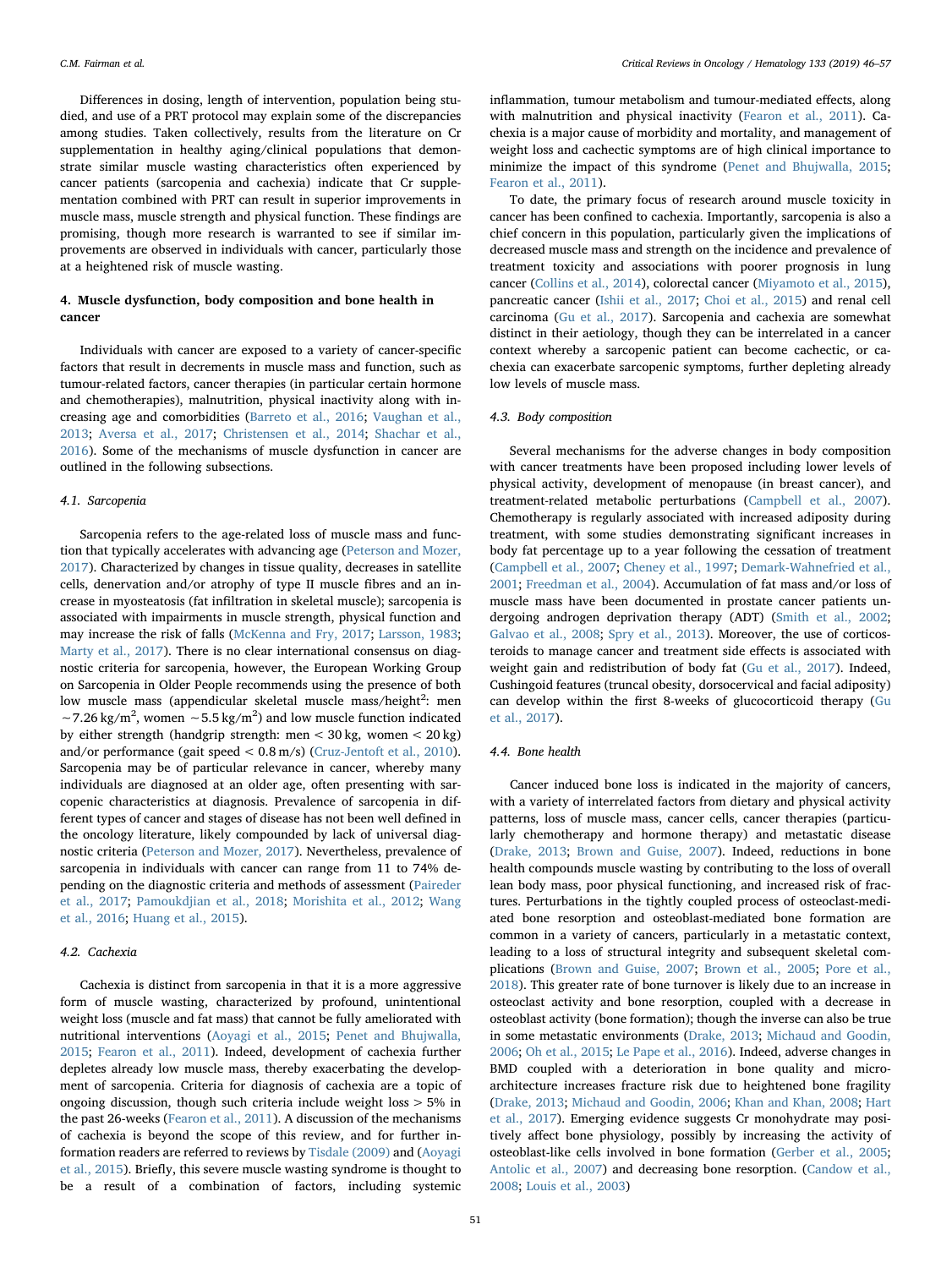Ultimately, regardless of the mechanism, the loss of LBM and reductions in muscle strength and physical function remains of chief concern in certain cancers (the magnitude of impairments in LBM, muscle strength and physical function varies as a result of the type and stage of cancer, treatment received and methodology of measurement). Importantly, there is increasing evidence that poor body composition and specifically, low muscle mass can increase severity of treatment toxicities [\(Shachar et al., 2016,](#page-9-4) [2017a](#page-9-19); [Shachar et al., 2017b](#page-9-15)). The combination of cardiovascular, musculoskeletal, and neurological impairments experienced by individuals with cancer, coupled with cancerrelated fatigue, can result in deleterious effects on physical function ([Brown et al., 2015](#page-10-67)). Indeed, individuals with cancer can often present with low physical function status at the onset of treatment or experience severe deterioration over the course of treatment ([Levy et al.,](#page-10-68) [2008;](#page-10-68) [Given et al., 2001;](#page-10-69) [Silver et al., 2007](#page-10-70)). Reductions in performance measures such as gait speed, stair climbing ability and timed up and go are regularly seen amongst cancer patients and survivors, particularly when compared to apparently healthy controls ([Storer et al., 2012](#page-11-0); [Granger et al., 2014](#page-11-1); [Gonzalez et al., 2016\)](#page-11-2). Undoubtedly, these decrements in physical function are inextricably linked to the decline of force-generating capabilities of skeletal muscle.

Impairments in muscle strength and an increase in fatigability are regularly reported in patients following cancer treatment [\(Granger](#page-11-1) [et al., 2014](#page-11-1)). [Soyupek et al. \(2008](#page-11-3)) found that in a sample of 87 earlystage colorectal patients, about half (54%) had a handgrip strength < 85% below the reference range [Burden et al. \(2010\)](#page-11-4). Advanced prostate cancer patients undergoing ADT have shown 29% lower handgrip strength compared to healthy controls. Further, breast cancer survivors have displayed lower muscle strength (20–30%) in multiple upper body exercises compared with healthy individuals [\(Harrington et al., 2011](#page-11-5)). The clinical implications of these reductions in muscle strength and physical function in individuals with cancer are of critical importance, as those with lower levels of physical function are more likely to experience premature mortality than those with higher physical function ([Brown et al., 2015,](#page-10-67) [2016](#page-11-6); [Deldicque et al., 1985\)](#page-11-7). [Galvao et al. \(2007\)](#page-11-8) proposed a theoretical model of the role of PRT to improve musculoskeletal fitness, resulting in an increase in physical reserve capacity in men treated with ADT. Here, we propose that Cr supplementation in addition to PRT may provide even more improvements in musculoskeletal fitness, results in a greater increase in physical reserve capacity ([Fig. 2\)](#page-6-0). The changes have important implications in preserving physical function with age and reducing the risk of falls and fractures amongst individuals with cancer. Clearly, regardless of the aetiology, loss of LBM in cancer comes with severe costs. Thus, the identification of novel strategies to maintain or improve muscle mass and strength is of high priority and clinical importance.

# 5. The theoretical potential of Cr supplementation to treat cancerrelated physical impairments

There is strong evidence suggesting Cr supplementation can promote the overexpression of genes and proteins related to muscle hypertrophy ([Safdar et al., 2008](#page-9-27); [Deldicque et al., 1985\)](#page-11-7), as well as satellite cell activation ([Olsen et al., 2006](#page-9-33)). [Olsen et al. \(2006\)](#page-9-33) reported that in healthy humans, Cr supplementation in combination with PRT amplified the increase in satellite cell number and myonuclei concentration in skeletal muscle fibres, thus facilitating muscle growth and hypertrophy. Cr has also been shown to enhance expression of myogenin and other myogenic regulatory factors that regulate myosin heavy chain expression, affecting the contractile protein content (actin and myosin) [\(Willoughby and Rosene, 2001\)](#page-11-9). The growth-promoting effects of Cr may be useful in situations where anabolic activity is suppressed, such as muscle wasting diseases, ageing populations, and cancer patients.

While the physiological mechanisms linking Cr supplementation to an increase in exercise performance are yet to be fully elucidated, one

<span id="page-6-0"></span>

Fig. 2. Theoretical model of the role of RT and Cr to attenuate musculoskeletal fitness decline in individuals with cancer. (Modified from Galvão et al. Prostate Cancer Prostatic Dis 2008) Certain cancer therapies can exacerbate declines in muscle mass and strength, leading to an accelerated decline in physical function toward a "disability" condition, or lack of independence. It has been proposed that PRT may delay this decline through increases in muscle mass, strength and functional ability. Here, we suggest that Cr supplementation in addition to PRT may lead to further improvements, potentially delaying this decline even longer. (print in colour).

possibility is an increase in PCr content in Type II muscle fibres. PCr content is 5–15% higher in Type II than Type I fibers [\(Greenha](#page-11-10)ff et al., [1994;](#page-11-10) [Soderlund and Hultman, 1991](#page-11-11)) Additionally, the rate of PCr degradation is faster in Type II than Type I fibers during high-intensity, short duration activities. (Greenhaff [et al., 1994](#page-11-10)) Conversely, Type I fibers resynthesise PCr at a faster rate than Type II fibers during recovery periods. After Cr supplementation, both fiber types increase total and PCr content, with a trend toward a larger increase in Type II fibers ([Casey et al., 1996\)](#page-11-12). Type II muscle fibers are associated with higher anaerobic ATP turnover rate and peak power output during exercise. Evidence suggests that fatigue during intense muscle contraction may be attributable to the utilization of PCr, specifically in Type II muscle fibers ([Hultman et al., 1991](#page-11-13)). Therefore, any mechanism capable of increasing intramuscular Cr stores may help to prevent PCr depletion, and delay fatigue, during intense exercise.

Earlier work by [Harris et al. \(1992\)](#page-9-31) showed increases in skeletal muscle Cr content by 20–50% following Cr supplementation, with 20% of the increase in Cr accounted for by increases in PCr. Although it is unclear whether or not cancer patients experience a significant decrease in PCr stores, there is evidence in clinical populations with muscle atrophy demonstrating depletion of intramuscular stores of PCr in Type II muscle fibers [\(Sipila et al., 1981\)](#page-11-14). Therefore, while further research is needed in individuals with cancer, results from other clinical populations and muscle wasting diseases suggest it is plausible that Cr supplementation may have beneficial effects on muscle function and performance in this patient population.

### 6. Cr supplementation in cancer patients

Currently, the studies examining the effects of Cr in cancer patients have failed to show demonstrable benefit in LBM, muscle strength or function with from supplementation. A summary of these studies can be found in [Table 2.](#page-7-0) [Jatoi et al. \(2017\)](#page-9-22) examined Cr supplementation in 263 colorectal cancer patients (65  $\pm$  11 yrs.) experiencing "anorexia/ weight loss syndrome". In this trial, individuals with an incurable malignancy and a life expectancy of  $\geq$  12 weeks were randomly assigned to either Cr (20 g/day load  $\times$  5 days followed by 2 g/day) or placebo powder with identical dosing. Participants undergoing concurrent chemotherapy or radiotherapy were also eligible. Body weight was assessed weekly for 4-weeks and thereafter monthly while the patient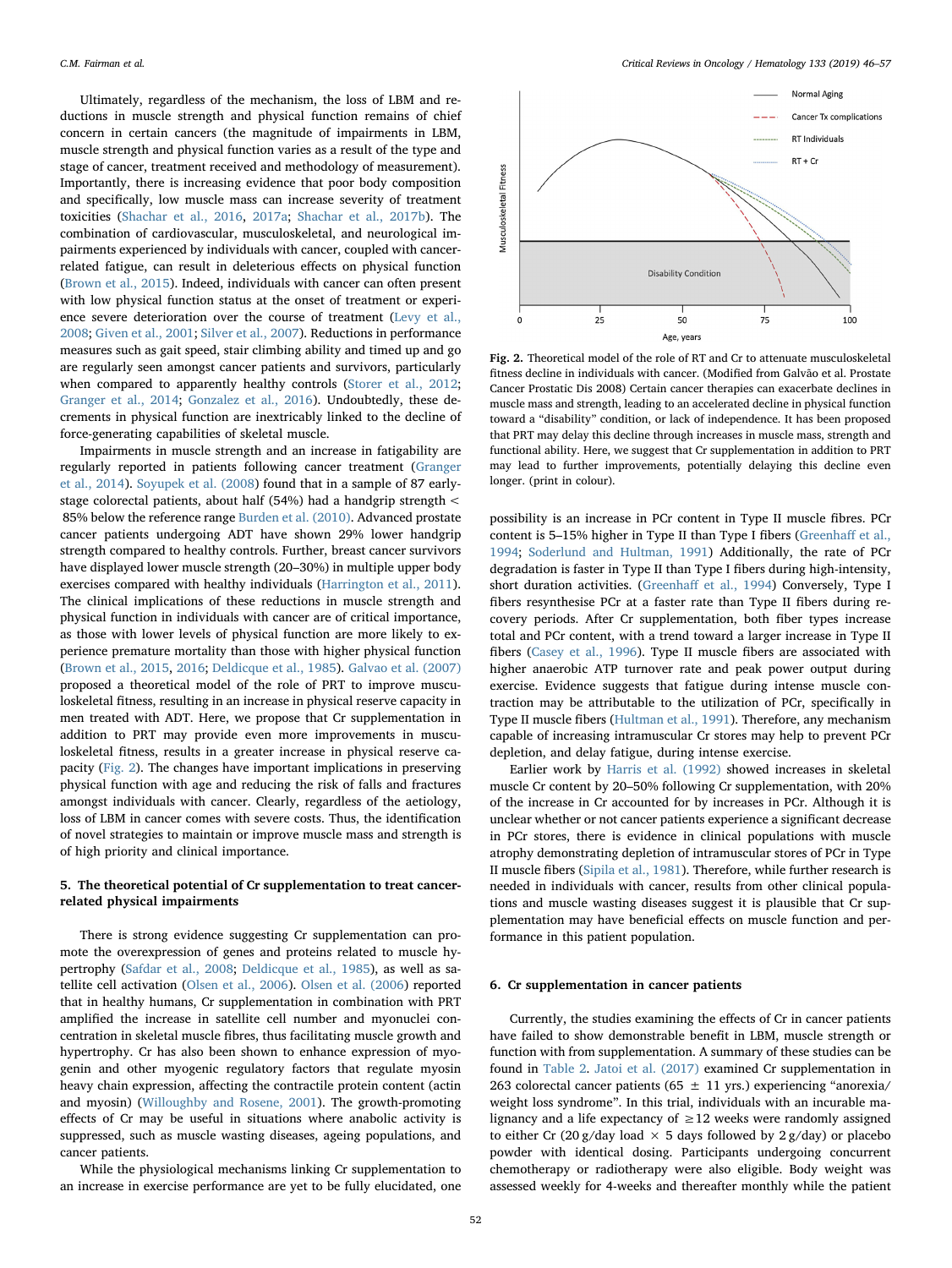<span id="page-7-0"></span>

| Authors<br>(year)             | Patients                                                                          | Treatment Modality                                                                                                                                                           | Dosage                                          | duration<br>Protocol                                    | Compliance                                                                        | Exercise<br>program                       | Results                                                                                                             | Adverse Effects related to<br>supplementation                                                    |
|-------------------------------|-----------------------------------------------------------------------------------|------------------------------------------------------------------------------------------------------------------------------------------------------------------------------|-------------------------------------------------|---------------------------------------------------------|-----------------------------------------------------------------------------------|-------------------------------------------|---------------------------------------------------------------------------------------------------------------------|--------------------------------------------------------------------------------------------------|
| (2017)<br>Jatoi et al.        | $(65 \pm 11 \text{ yrs.})$ with weight<br>263 cancer patients<br>loss syndrome    | 210 undergoing concurrent<br>chemotherapy                                                                                                                                    | $20 g / day$ for 5 days 39 weeks<br>then 2g/day |                                                         | Ħ                                                                                 | n/a                                       | appetite, QoL, frailty,<br>⇔ body weight,<br>grip strength,                                                         | None reported                                                                                    |
| (2008)<br>Bourgeois<br>et al. | with ALL undergoing<br>chemotherapy                                               | 9 children (7.6 $\pm$ 3.8 yrs.) Maintenance phase of treatment on the<br>Dana-Farber Cancer Institute protoco<br>2000-2001                                                   | $0.10\,g/kg/day$                                | separated by 6-<br>week wash-out<br>$2 \times 16$ weeks | Ħ                                                                                 | n/a                                       | J BF% Cr, 1 BF% NH<br>$\Leftrightarrow$ BMD                                                                         | None reported                                                                                    |
| Norman et al.<br>(2006)       | 31 stage III/IV colorectal<br>$(65.10 \pm 12.55$ yrs.)<br>cancer patients         | n = 11: Fluorouracil/folic acid (5-FU<br>acid + Oxaliplatin (5-FU FA + O);<br>FA); $n = 9$ : Fluorouracil/folic                                                              | 20g/day for 7 days<br>then 5 g/day              | 8 weeks<br>period.                                      | Cr: 84.55 $\pm$ 7.77%; PLA:<br>$87.62 \pm 5.90\%$                                 | n/a                                       | capacitance, KE, HF,<br>BCM, BF; ↑ HG<br>⇔ weight,                                                                  | None reported                                                                                    |
| Loenbro et al.<br>(2013)      | 30 Head and neck patients<br>undergoing chemotherapy<br>treated with radiotherapy | Radiotherapy according to DAHANCA<br>chemotherapy $(n = 20:$ cisplatin,<br>guidelines (www.dahanca.dk) ±<br>acid + Irinotecan (5-FU FA + I)<br>$n = 11$ : Fluorouracil/folic | $5g/day + 30g$<br>Pro/day                       | 12 weeks                                                | supplementation. 19% missed<br>$\leq 3$ supplementations, 12%<br>69% ingested all | $3 \times 10$ total<br>3 day/wk.,<br>body | angle, ECM/BCM ratio<br>1 LBM PROCR group,<br>ns† PLA ↔ Muscle<br>5-FU FA: 1 phase<br>Strength**, $\leftrightarrow$ | supplementation 4 weeks early due<br>No major adverse events reported.<br>2 participants stopped |
|                               |                                                                                   | 40 mg/m <sup>2</sup> ). $n = 4$ received<br>Zalutumumab                                                                                                                      |                                                 |                                                         | terminated 4 weeks early                                                          |                                           | Physical function**                                                                                                 | to muscle cramping and mucus<br>production.                                                      |

kilogram; KE: knee extension; LBM: lean body mass; MF: muscle function; NH: natural history group; PLA: placebo; PROCR: Protein + creatine supplementation; n/a: not applicable; nr: not reported; QoL: quality of life; kilogram; KE: knee extension; LBM: lean body mass; MF: muscle function; NH: natural history group; PLA: placebo; PROCR: Protein + creatine supplementation; n/a: not applicable; nr: not reported; QoL: quality of life; yrs: years old ↑: increase; ↓: decrease; ↔: no change; \*\*compared to Placebo. ↔: no change; \*\*compared to Placebo. yrs.: years old ↑: increase; ↓: decrease;

remained on Cr or placebo. Appetite, QoL, frailty and grip strength were also assessed. The primary endpoint was the percentage of patients who gained  $\geq 10\%$  of their baseline weight by 4-weeks. Out of 263 patients, only 3 gained  $\geq$  10% of their baseline weight over 4weeks: two in the Cr group, and one in the placebo group. No significant differences in any of the measured variables were observed between the two groups.

[Norman et al. \(2006\)](#page-11-15) investigated the effects of 8 weeks of Cr supplementation on muscle function (hand grip, knee extension and hip flexion) body composition and QoL in 31 stage III/IVcolorectal cancer patients (65.10  $\pm$  12.55 yrs.) undergoing chemotherapy (n = 11: Fluorouracil/folic acid (5-FU FA);  $n = 9$ : Fluorouracil/folic acid + Oxaliplatin (5-FU FA + O):  $n = 11$ : Fluorouracil/folic acid + Irinotecan (5-FU FA  $+$  I). Patients were randomized to receive either Cr monohydrate or a placebo. Patients in the Cr group received 20 g/d for the first 7 days, followed by 5 g/d as a maintenance for the remainder of the study. Phase angle (a marker of body cell mass) and increased significantly in the Cr group. Additionally, the ratio of extracellular mass (ECM) to body cell mass (BCM) was significantly improved, though only in the Cr group receiving 5-FU FA. Capacitance was maintained in the Cr group but declined in the PLA group. There were no significant changes in any other assessments of body composition (i.e. body cell mass, or body fat). Whilst there were no significant changes in body weight across the intervention, subgroup analysis revealed that individuals in the Cr group receiving 5-FU FA improved weight significantly (73.50  $\pm$  4.98–76.92  $\pm$  5.25 kg, p = 0.028). Grip strength of the dominant hand improved in both groups, whereas individuals in the Cr group experienced improvements in grip strength of the non-dominant hand. Knee extension, hip flexion strength and QoL did not improve in either group. Importantly, this study had no exercise component across the 8 weeks. The authors concluded that Cr supplementation may be important in improving indices of body composition in individuals with colorectal cancer undergoing less aggressive chemotherapy, though they urged caution in interpretation due to the small sample size.

Bourgeois and colleagues ([Bourgeois et al., 2008\)](#page-11-16) investigated the effects of Cr supplementation with children (7.6  $\pm$  3.8 yrs.) on the maintenance phase of treatment on the Dana-Farber Cancer Institute protocol 2000–2001for acute lymphoblastic leukemia for two periods of 16 weeks separated by a 6-week "wash out" period. Importantly, whilst there are no studies directly comparing the effects of Cr supplementation in children and adults, several studies exist in children/ young adults demonstrating improvements in strength, FFM and anaerobic performance following Cr supplementation that are consistent with those seen in adults ([Tarnopolsky et al., 2004](#page-10-19); [Grindsta](#page-11-17)ff [et al., 1997\)](#page-11-17). Participants in this study were also subject to corticosteroid therapy as part of their cancer treatment. The authors found no effects of Cr supplementation on body weight, lumbar spine BMD, whole body BMC or LBM. However, Cr supplementation was associated with a reduction in body fat in supplemented patients. This is an important clinical finding considering those in the control group experienced a significant increase in body fat across the duration of treatment. Lonbro et al. (2013) examined feasibility and efficacy of 12 weeks of PRT in combination with protein and Cr supplementation (PROCR) in head and neck cancer patients. Patients were randomized into two groups: A PROCR group undergoing a seven-day pre-trial creatine loading protocol (20 g/day for 7 days) followed by 12 weeks of PRT with Cr (5 g/day) and protein (30 g/day) supplementation and a placebo (PLA) group undergoing a seven-day pre-trial placebo ingestion protocol followed by an identical PRT protocol with placebo supplementation. LBM increased non-significantly (1.3 kg) in the PLA group and increased significantly (2.6 kg) in the PROCR group.

Collectively, the current studies examining the effects of Cr supplementation on muscle mass, body composition, strength and function have failed to demonstrate beneficial effects. As stated in Section [2](#page-1-1) above, t the primary mechanism of Cr supplementation lies in its ability

Table 2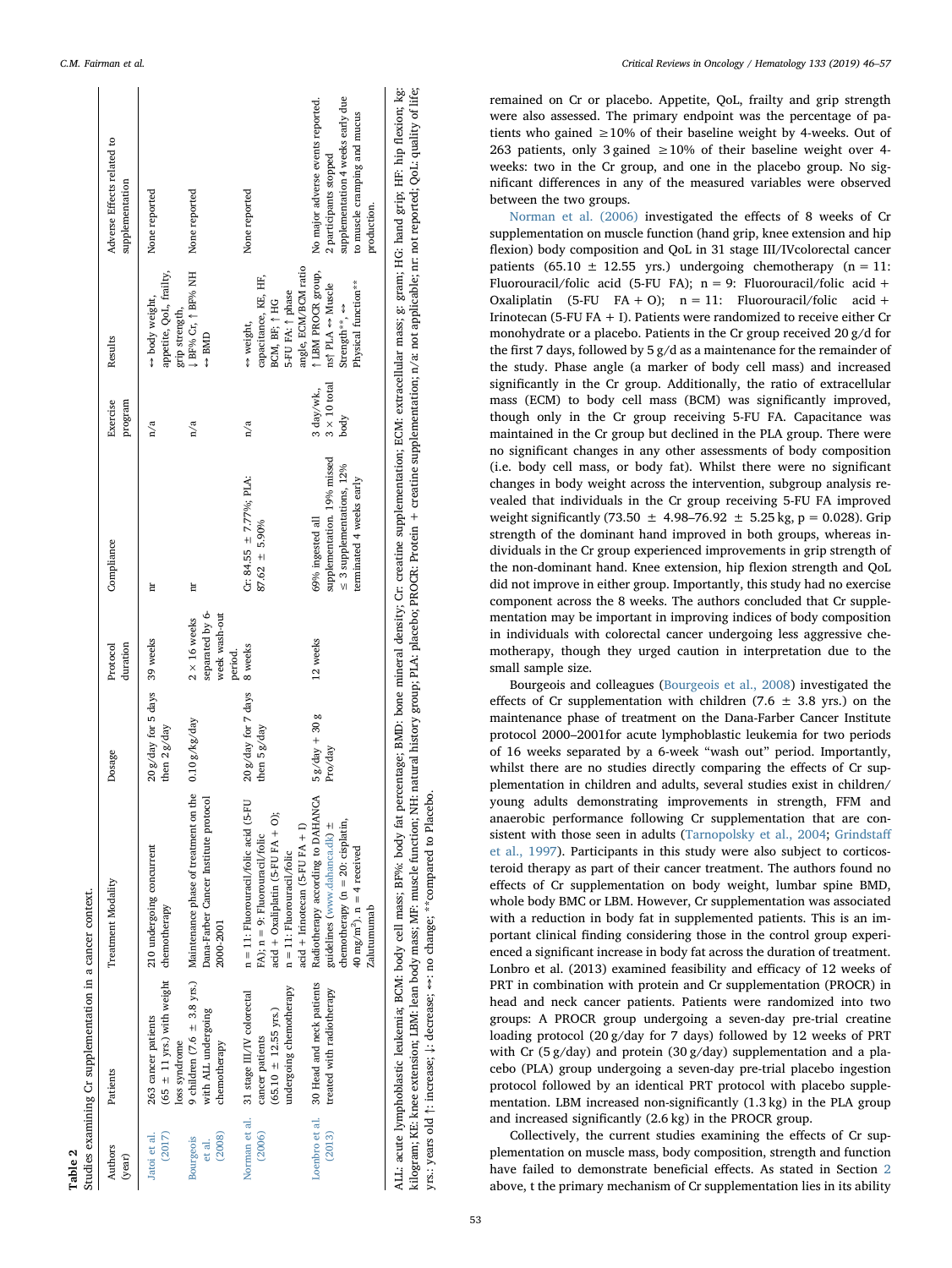to supply 'extra' energy to target tissues, helping to enhance exercise capacity and maximise training adaptation ([Kreider et al., 2017](#page-9-18); [Buford](#page-9-32) [et al., 2007\)](#page-9-32). Muscle inactivity may contribute to a decrease in Cr uptake, and therefore compromise the effect of Cr supplementation on LBM and strength. Thus, a plausible reason for null findings in the studies investigating Cr supplementation in cancer is the lack of an exercise stimulus, particularly given that Cr uptake by skeletal muscle is modulated by muscle activity [\(Harris et al., 1992\)](#page-9-31). It is worth noting that some studies have failed to find beneficial effects of Cr supplementation on body composition and muscle function in healthy older adults. A number of factors may contribute to the inconsistences in the literature, including no description of physical activity levels, the presence of chronic disease, medications, or short-term protocols (< 4 weeks) [\(Rawson and Clarkson, 2000](#page-10-15); [Rawson et al., 1999\)](#page-10-16). However, Lønbro et al ([Loenbro et al., 2013\)](#page-11-18) did combine Cr supplementation with PRT and found no additive effect of Cr on LBM when combined with PRT. The participants in this study had completed radiotherapy and chemotherapy prior to enrolling in the trial. Whilst it is unclear why there were no additive effects of Cr supplementation, cancer treatments may result in a different physiological profiles that may affect the pharmacokinetics (and subsequent ergogenic effect) of Cr. Further, individuals with cancer who are undergoing or have completed treatment may not have the capacity to obtain sufficient additional training volume to allow for an additive effect to be realised. Ultimately, the lack of findings of Cr supplementation combined with PRT on LBM, muscle strength and function in individuals with cancer are interesting, particularly when compared to apparently healthy adults. These results highlight the need for studies in this area (particularly combining Cr supplementation with PRT), specifically designed to examine the effect of Cr supplementation on LBM, muscle strength and physical function in patients with cancer.

The heterogeneity of cancer type, treatments, definitions of sarcopenia and cachexia, along with methods of assessment, makes it difficult to accurately define the prevalence of muscle wasting in cancer. [Pamoukdjian et al. \(2018\)](#page-10-37) indicated that patients with local oesophageal cancer and small-cell lung cancer represented the highest prevalence of pre-therapeutic sarcopenia, with respective values of 75% and 79.2%. In a study of 390 cancer patients, [Sun et al. \(2015\)](#page-11-19) found the highest prevalence of cachexia in pancreatic cancer (98.9%), gastric cancer (76.5%) and oesophageal cancer (52.9%). Geriatric cancer patients are particularly vulnerable, given the already low muscle mass in this population. Indeed, [Prado et al. \(2008\)](#page-11-20) found 68% of cancer patients with sarcopenia were over the age of 65. Additionally, certain cancer treatments can result in muscle loss and dysfunction, such as ADT for prostate cancer [\(Galvao et al., 2008](#page-10-55)).

Certainly, given the results of studies in healthy aging and other clinical populations, any individual with cancer engaging in resistance training stands to benefit from Cr supplementation. Nevertheless, there may be subsets of cancer types, or treatments that may see greater benefit with Cr supplementation. Indeed, the highest prevalence of weight loss and cachexia has been observed in head and neck, pancreatic, lung, colorectal and gastric cancer [\(Peterson and Mozer, 2017](#page-10-31); [Prado et al., 2008\)](#page-11-20). Older adults may be particularly vulnerable to muscle loss and could potentially benefit from Cr supplementation. Additionally, those undergoing certain treatments such ADT for prostate cancer are at a higher risk for muscle loss indicating the potential utility of Cr supplementation.

### 7. Dosing protocols

While the optimal supplementation protocol to elicit the greatest changes in LBM and muscle function in cancer patients remains unknown, the protocol most often described in the literature is referred to as a "loading" protocol, followed by a low dose "maintenance" period. This protocol is characterised by ingesting 0.3 g/kg/day of Cr for 5–7 days (approximately 5 g of Cr taken 4 times daily) followed by 5 g/day

thereafter to maintain creatine stores. Research has demonstrated a 10–40% increase in muscle Cr and PCr stores using this protocol ([Kreider et al., 2017](#page-9-18)). Alternatively, doses of 3–5 g day without an initial "loading protocol" result in a more gradual increase in muscle creatine, typically at least 28 days that results in similar levels of saturation ([Kreider et al., 2017](#page-9-18); [Hultman et al., 1985](#page-11-21)). Though creatine stores will also be eventually saturated with this protocol, the effects on exercise performance and subsequent adaptations will likely be blunted until creatine stores are fully saturated. Consequently, it would be advantageous for researchers investigating the effects of Cr supplementation in combination with resistance training, to incorporate the loading phase of 0.3 g/kg/day of Cr for 5–7 days prior to the onset of training to enhance the likelihood of experiencing improvements in exercise performance and adaptations.

# 8. Safety considerations

Despite the expansive research supporting Cr as a safe and highly effective nutritional supplement in healthy aging and individuals with neurological/muscle disorders ([Kreider et al., 2017;](#page-9-18) [Buford et al.,](#page-9-32) [2007\)](#page-9-32), it remains largely misunderstood, with unsubstantiated claims of side effects such as kidney and liver damage and dehydration. Contrary to these claims, Cr supplementation has not been associated with any signs of renal impairment [\(Kreider et al., 2017;](#page-9-18) [Buford et al., 2007](#page-9-32); [Bender et al., 2008\)](#page-11-22). Indeed, the safety of Cr supplementation on kidney function as measured by glomerular filtration rate has been demonstrated in a variety of apparently healthy and clinical populations ([Lugaresi et al., 2013](#page-11-23); [Neves et al., 2011](#page-11-24); [Poortmans et al., 1997](#page-11-25); [Gualano et al., 2008](#page-11-26)). In fact, Cr supplementation is being considered as a means to improve musculoskeletal and neurological functioning in patients with chronic kidney disease [\(Wallimann et al., 2017](#page-9-21)). Longterm Cr supplementation has been investigated in other clinical populations such as Parkinson's disease and Huntington's disease, in studies ranging from 2 to 5 years, and doses up to 10 g/day, with no adverse effects of supplementation or impact on renal dysfunction reported ([Bender and Klopstock, 2016;](#page-11-27) [Bender et al., 2006;](#page-11-28) [Writing Group for](#page-11-29) [the, N.E.T.i.P.D.I. et al., 2015](#page-11-29))

Cr is one of the most rigorously studied supplements to date, with hundreds of studies demonstrating safety, tolerability, and wide-ranging health and performance benefits [\(Kreider et al., 2017](#page-9-18); [Buford](#page-9-32) [et al., 2007\)](#page-9-32). Researchers have conducted a meta-analysis and reported no evidence of altered hydration status or thermoregulation following Cr supplementation [\(Lopez et al., 2009](#page-11-30)). Lønbro et al. ([Loenbro et al.,](#page-11-18) [2013\)](#page-11-18) had two participants cease supplementation due to muscle cramping and mucus production with a beverage containing creatine (5 g), maltodextrin (5 g) protein (23 g), carbohydrate (2 g) and fat (2 g). This is somewhat surprising given the overwhelming body of evidence reporting no detrimental effects of short- or long-term Cr supplementation on kidney function, gastrointestinal distress, muscle dysfunction or hydration status [\(Kreider et al., 2017;](#page-9-18) [Buford et al., 2007](#page-9-32); [Bender et al., 2008](#page-11-22); [Lugaresi et al., 2013;](#page-11-23) [Neves et al., 2011;](#page-11-24) [Poortmans](#page-11-25) [et al., 1997;](#page-11-25) [Gualano et al., 2008](#page-11-26)). Additionally, it is unclear whether the muscle cramping/mucus production was due to the Cr supplementation, the mix of ingredients in the supplement, or other external factors. Nevertheless, these findings offer insight into the potential for Cr supplementation to be associated with mild discomfort in some individuals with cancer. Given the paucity of research examining Cr supplementation in patients with cancer, studies examining the safety and tolerability of Cr in a cancer context, in particular interactions with treatments such as radiation therapy, chemotherapy, steroid therapy and immunotherapy, are necessary.

Given the beneficial effects of Cr supplementation on muscle mass, strength, BMD and physical function in a variety of clinical populations, the therapeutic potential for application in cancer is substantial. Indeed, randomized controlled trials are beginning to emerge, investigating the effects of Cr supplementation to attenuate cancer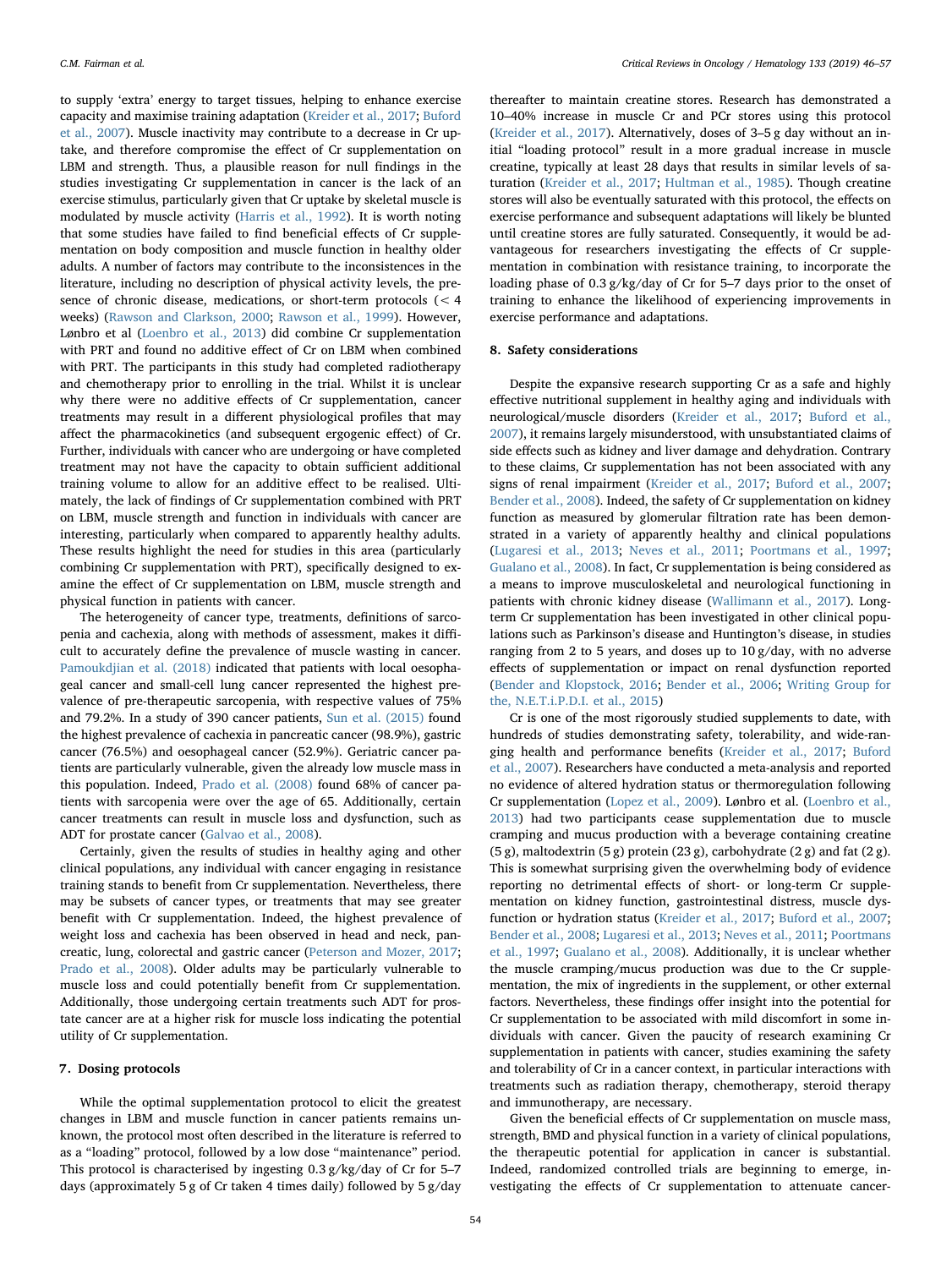related weight loss ([Jatoi et al., 2017](#page-9-22)). Nevertheless, application in various cancer contexts is still largely theoretical, with research in this area remaining sparse. Currently, no studies investigating the effects of Cr supplementation in cancer have shown any effect on LBM, muscle strength or function. Consequently, additional RCT's are needed in this area to fully understand the impact of supplementation on clinicallymeaningful outcomes in individuals with cancer, in particular those at a higher risk of muscle wasting, such as head and neck, pancreatic, and gastrointestinal cancers.

The majority of studies in this area have examined Cr supplementation in isolation on clinical outcomes in individuals with cancer. Importantly, the beneficial effects of Cr supplementation are more likely a result of an increase in intramuscular Cr stores allowing an individual to get a greater "dose" of exercise, which can accumulate over time, leading to greater adaptations to exercise training (such as muscle mass, strength and physical function), than of the supplement alone. Accordingly, we recommend that future studies examine the effects of Cr supplementation in conjunction with resistance exercise on important clinical outcomes in individuals with cancer at a heightened risk of muscle loss (as mentioned above), such as muscle mass, strength and physical function. Additionally, experiments in vitro or with animals are warranted to determine the mechanisms of effects of Cr to treat skeletal muscle toxicity in individuals with cancer. Collectively, further research in this area will allow for a greater understanding of the therapeutic effects of Cr supplementation in this patient population.

### Conflict of interest statement

The authors declare that they have no conflict of interest.

#### References

- <span id="page-9-0"></span>[Barreto, R., et al., 2016. Cancer and chemotherapy contribute to muscle loss by activating](http://refhub.elsevier.com/S1040-8428(18)30301-9/sbref0005) [common signaling pathways. Front. Physiol. 7, 472](http://refhub.elsevier.com/S1040-8428(18)30301-9/sbref0005).
- <span id="page-9-1"></span>[Vaughan, V.C., Martin, P., Lewandowski, P.A., 2013. Cancer cachexia: impact, mechan](http://refhub.elsevier.com/S1040-8428(18)30301-9/sbref0010)[isms and emerging treatments. J. Cachexia Sarcopenia Muscle 4 \(2\), 95](http://refhub.elsevier.com/S1040-8428(18)30301-9/sbref0010)–109.
- <span id="page-9-2"></span>[Aversa, Z., Costelli, P., Muscaritoli, M., 2017. Cancer-induced muscle wasting: latest](http://refhub.elsevier.com/S1040-8428(18)30301-9/sbref0015) fi[ndings in prevention and treatment. Ther. Adv. Med. Oncol. 9 \(5\), 369](http://refhub.elsevier.com/S1040-8428(18)30301-9/sbref0015)–382.
- <span id="page-9-3"></span>[Christensen, J.F., et al., 2014. Muscle dysfunction in cancer patients. Ann. Oncol. 25 \(5\),](http://refhub.elsevier.com/S1040-8428(18)30301-9/sbref0020) 947–[958](http://refhub.elsevier.com/S1040-8428(18)30301-9/sbref0020).
- <span id="page-9-4"></span>[Shachar, S.S., et al., 2016. Prognostic value of sarcopenia in adults with solid tumours: A](http://refhub.elsevier.com/S1040-8428(18)30301-9/sbref0025) [meta-analysis and systematic review. Eur. J. Cancer 57, 58](http://refhub.elsevier.com/S1040-8428(18)30301-9/sbref0025)–67.
- <span id="page-9-5"></span>[Schmitz, K.H., et al., 2009. Physical Activity and Lymphedema \(the PAL trial\): assessing](http://refhub.elsevier.com/S1040-8428(18)30301-9/sbref0030) [the safety of progressive strength training in breast cancer survivors. Contemp. Clin.](http://refhub.elsevier.com/S1040-8428(18)30301-9/sbref0030) [Trials 30 \(3\), 233](http://refhub.elsevier.com/S1040-8428(18)30301-9/sbref0030)–245.
- <span id="page-9-6"></span>[Galvao, D.A., et al., 2010. Combined resistance and aerobic exercise program reverses](http://refhub.elsevier.com/S1040-8428(18)30301-9/sbref0035) [muscle loss in men undergoing androgen suppression therapy for prostate cancer](http://refhub.elsevier.com/S1040-8428(18)30301-9/sbref0035) [without bone metastases: a randomized controlled trial. J. Clin. Oncol. 28 \(2\),](http://refhub.elsevier.com/S1040-8428(18)30301-9/sbref0035) 340–[347](http://refhub.elsevier.com/S1040-8428(18)30301-9/sbref0035).
- <span id="page-9-7"></span>Focht, B.C., et al., 2018. Eff[ects of a group-mediated exercise and dietary intervention in](http://refhub.elsevier.com/S1040-8428(18)30301-9/sbref0040) [the treatment of prostate cancer patients undergoing androgen deprivation therapy:](http://refhub.elsevier.com/S1040-8428(18)30301-9/sbref0040) [results from the IDEA-P trial. Ann. Behav. Med. 52 \(5\), 412](http://refhub.elsevier.com/S1040-8428(18)30301-9/sbref0040)–428.
- <span id="page-9-8"></span>[Fairman, C.M., Hyde, P.N., Focht, B.C., 2017a. Resistance training interventions across](http://refhub.elsevier.com/S1040-8428(18)30301-9/sbref0045) [the cancer control continuum: a systematic review of the implementation of re](http://refhub.elsevier.com/S1040-8428(18)30301-9/sbref0045)[sistance training principles. Br. J. Sports Med. 51 \(8\), 677](http://refhub.elsevier.com/S1040-8428(18)30301-9/sbref0045)–685.
- <span id="page-9-9"></span>Courneya, K.S., et al., 2007. Eff[ects of aerobic and resistance exercise in breast cancer](http://refhub.elsevier.com/S1040-8428(18)30301-9/sbref0050) [patients receiving adjuvant chemotherapy: a multicenter randomized controlled trial.](http://refhub.elsevier.com/S1040-8428(18)30301-9/sbref0050) [J. Clin. Oncol. 25 \(28\), 4396](http://refhub.elsevier.com/S1040-8428(18)30301-9/sbref0050)–4404.
- <span id="page-9-10"></span>Courneya, K.S., et al., 2013. Eff[ects of exercise dose and type during breast cancer che](http://refhub.elsevier.com/S1040-8428(18)30301-9/sbref0055)[motherapy: multicenter randomized trial. J. Natl. Cancer Inst. 105 \(23\), 1821](http://refhub.elsevier.com/S1040-8428(18)30301-9/sbref0055)–1832.
- <span id="page-9-11"></span>Nilsen, T.S., et al., 2015. Eff[ects of strength training on body composition, physical](http://refhub.elsevier.com/S1040-8428(18)30301-9/sbref0060) [functioning, and quality of life in prostate cancer patients during androgen depri](http://refhub.elsevier.com/S1040-8428(18)30301-9/sbref0060)[vation therapy. Acta Oncol. 54 \(10\), 1805](http://refhub.elsevier.com/S1040-8428(18)30301-9/sbref0060)–1813.
- <span id="page-9-12"></span>van Waart, H., et al., 2015. Eff[ect of low-intensity physical activity and moderate- to high](http://refhub.elsevier.com/S1040-8428(18)30301-9/sbref0065)[intensity physical exercise during adjuvant chemotherapy on physical](http://refhub.elsevier.com/S1040-8428(18)30301-9/sbref0065) fitness, fatigue, [and chemotherapy completion rates: results of the PACES randomized clinical trial. J.](http://refhub.elsevier.com/S1040-8428(18)30301-9/sbref0065) [Clin. Oncol. 33 \(17\), 1918](http://refhub.elsevier.com/S1040-8428(18)30301-9/sbref0065)–1927.
- <span id="page-9-13"></span>Travier, N., et al., 2015. Eff[ects of an 18-week exercise programme started early during](http://refhub.elsevier.com/S1040-8428(18)30301-9/sbref0070) [breast cancer treatment: a randomised controlled trial. BMC Med. 13, 121](http://refhub.elsevier.com/S1040-8428(18)30301-9/sbref0070).
- <span id="page-9-14"></span>Thomas, G.A., et al., 2017. The eff[ect of exercise on body composition and bone mineral](http://refhub.elsevier.com/S1040-8428(18)30301-9/sbref0075) [density in breast cancer survivors taking aromatase inhibitors. Obesity 25 \(2\),](http://refhub.elsevier.com/S1040-8428(18)30301-9/sbref0075) 346–[351 \(Silver Spring\).](http://refhub.elsevier.com/S1040-8428(18)30301-9/sbref0075)
- <span id="page-9-19"></span>[Shachar, S.S., et al., 2017a. Body composition as a predictor of toxicity in patients re](http://refhub.elsevier.com/S1040-8428(18)30301-9/sbref0080)[ceiving anthracycline and taxane-based chemotherapy for early-stage breast cancer.](http://refhub.elsevier.com/S1040-8428(18)30301-9/sbref0080) [Clin. Cancer Res. 23 \(14\), 3537](http://refhub.elsevier.com/S1040-8428(18)30301-9/sbref0080)–3543.
- <span id="page-9-15"></span>[Shachar, S.S., et al., 2017b. Skeletal muscle measures as predictors of toxicity,](http://refhub.elsevier.com/S1040-8428(18)30301-9/sbref0085)

hospitalization, [and survival in patients with metastatic breast cancer receiving](http://refhub.elsevier.com/S1040-8428(18)30301-9/sbref0085) [taxane-based chemotherapy. Clin. Cancer Res. 23 \(3\), 658](http://refhub.elsevier.com/S1040-8428(18)30301-9/sbref0085)–665.

- <span id="page-9-16"></span>[Prado, C.M., et al., 2009. Sarcopenia as a determinant of chemotherapy toxicity and time](http://refhub.elsevier.com/S1040-8428(18)30301-9/sbref0090) [to tumor progression in metastatic breast cancer patients receiving capecitabine](http://refhub.elsevier.com/S1040-8428(18)30301-9/sbref0090) [treatment. Clin. Cancer Res. 15 \(8\), 2920](http://refhub.elsevier.com/S1040-8428(18)30301-9/sbref0090)–2926.
- <span id="page-9-17"></span>[Gualano, B., et al., 2010. Exploring the therapeutic role of creatine supplementation.](http://refhub.elsevier.com/S1040-8428(18)30301-9/sbref0095) [Amino Acids 38 \(1\), 31](http://refhub.elsevier.com/S1040-8428(18)30301-9/sbref0095)–44.
- <span id="page-9-18"></span>[Kreider, R.B., et al., 2017. International Society of Sports Nutrition position stand: safety](http://refhub.elsevier.com/S1040-8428(18)30301-9/sbref0100) and effi[cacy of creatine supplementation in exercise, sport, and medicine. J. Int. Soc.](http://refhub.elsevier.com/S1040-8428(18)30301-9/sbref0100) [Sports Nutr. 14, 18](http://refhub.elsevier.com/S1040-8428(18)30301-9/sbref0100).
- <span id="page-9-20"></span>[Gualano, B., et al., 2011. Creatine supplementation does not impair kidney function in](http://refhub.elsevier.com/S1040-8428(18)30301-9/sbref0105) [type 2 diabetic patients: a randomized, double-blind, placebo-controlled, clinical](http://refhub.elsevier.com/S1040-8428(18)30301-9/sbref0105) [trial. Eur. J. Appl. Physiol. 111 \(5\), 749](http://refhub.elsevier.com/S1040-8428(18)30301-9/sbref0105)–756.
- <span id="page-9-21"></span>[Wallimann, T., Riek, U., Moddel, M., 2017. Intradialytic creatine supplementation: a](http://refhub.elsevier.com/S1040-8428(18)30301-9/sbref0110) scientifi[c rationale for improving the health and quality of life of dialysis patients.](http://refhub.elsevier.com/S1040-8428(18)30301-9/sbref0110) [Med. Hypotheses 99, 1](http://refhub.elsevier.com/S1040-8428(18)30301-9/sbref0110)–14.
- <span id="page-9-22"></span>[Jatoi, A., et al., 2017. A double-blind, placebo-controlled randomized trial of creatine for](http://refhub.elsevier.com/S1040-8428(18)30301-9/sbref0115) [the cancer anorexia/weight loss syndrome \(N02C4\): an Alliance trial. Ann. Oncol. 28](http://refhub.elsevier.com/S1040-8428(18)30301-9/sbref0115) [\(8\), 1957](http://refhub.elsevier.com/S1040-8428(18)30301-9/sbref0115)–1963.
- <span id="page-9-23"></span>[Persky, A.M., Brazeau, G.A., Hochhaus, G., 2003. Pharmacokinetics of the dietary sup](http://refhub.elsevier.com/S1040-8428(18)30301-9/sbref0120)[plement creatine. Clin. Pharmacokinet. 42 \(6\), 557](http://refhub.elsevier.com/S1040-8428(18)30301-9/sbref0120)–574.
- <span id="page-9-24"></span>[Riesberg, L.A., et al., 2016. Beyond muscles: the untapped potential of creatine. Int.](http://refhub.elsevier.com/S1040-8428(18)30301-9/sbref0125) [Immunopharmacol. 37, 31](http://refhub.elsevier.com/S1040-8428(18)30301-9/sbref0125)–42.
- <span id="page-9-25"></span>[de Campos-Ferraz, P.L., et al., 2014. An overview of amines as nutritional supplements to](http://refhub.elsevier.com/S1040-8428(18)30301-9/sbref0130) [counteract cancer cachexia. J. Cachexia Sarcopenia Muscle 5 \(2\), 105](http://refhub.elsevier.com/S1040-8428(18)30301-9/sbref0130)–110.
- <span id="page-9-26"></span>[Wallimann, T., et al., 1992. Intracellular compartmentation, structure and function of](http://refhub.elsevier.com/S1040-8428(18)30301-9/sbref0135) [creatine kinase isoenzymes in tissues with high and](http://refhub.elsevier.com/S1040-8428(18)30301-9/sbref0135) fluctuating energy demands: the' phosphocreatine circuit' [for cellular energy homeostasis. Biochem. J. 281 \(Pt 1\),](http://refhub.elsevier.com/S1040-8428(18)30301-9/sbref0135) 21–[40](http://refhub.elsevier.com/S1040-8428(18)30301-9/sbref0135).
- <span id="page-9-27"></span>[Safdar, A., et al., 2008. Global and targeted gene expression and protein content in](http://refhub.elsevier.com/S1040-8428(18)30301-9/sbref0140) [skeletal muscle of young men following short-term creatine monohydrate supple](http://refhub.elsevier.com/S1040-8428(18)30301-9/sbref0140)[mentation. Physiol. Genomics 32 \(2\), 219](http://refhub.elsevier.com/S1040-8428(18)30301-9/sbref0140)–228.
- <span id="page-9-28"></span>[Gotshalk, L.A., et al., 2008. Creatine supplementation improves muscular performance in](http://refhub.elsevier.com/S1040-8428(18)30301-9/sbref0145) [older women. Eur. J. Appl. Physiol. 102 \(2\), 223](http://refhub.elsevier.com/S1040-8428(18)30301-9/sbref0145)–231.
- <span id="page-9-29"></span>[Gotshalk, L.A., et al., 2002. Creatine supplementation improves muscular performance in](http://refhub.elsevier.com/S1040-8428(18)30301-9/sbref0150) [older men. Med. Sci. Sports Exerc. 34 \(3\), 537](http://refhub.elsevier.com/S1040-8428(18)30301-9/sbref0150)–543.
- <span id="page-9-30"></span>Stout, J.R., et al., 2007. Eff[ects of creatine supplementation on the onset of neuromus](http://refhub.elsevier.com/S1040-8428(18)30301-9/sbref0155)[cular fatigue threshold and muscle strength in elderly men and women \(64-86 years\).](http://refhub.elsevier.com/S1040-8428(18)30301-9/sbref0155) [J. Nutr. Health Aging 11 \(6\), 459](http://refhub.elsevier.com/S1040-8428(18)30301-9/sbref0155)–464.
- <span id="page-9-31"></span>[Harris, R.C., Soderlund, K., Hultman, E., 1992. Elevation of creatine in resting and ex](http://refhub.elsevier.com/S1040-8428(18)30301-9/sbref0160)[ercised muscle of normal subjects by creatine supplementation. Clin. Sci. 83 \(3\),](http://refhub.elsevier.com/S1040-8428(18)30301-9/sbref0160) 367–[374](http://refhub.elsevier.com/S1040-8428(18)30301-9/sbref0160).
- <span id="page-9-32"></span>[Buford, T.W., et al., 2007. International Society of Sports Nutrition position stand:](http://refhub.elsevier.com/S1040-8428(18)30301-9/sbref0165) [creatine supplementation and exercise. J. Int. Soc. Sports Nutr. 4, 6.](http://refhub.elsevier.com/S1040-8428(18)30301-9/sbref0165)
- <span id="page-9-33"></span>[Olsen, S., et al., 2006. Creatine supplementation augments the increase in satellite cell](http://refhub.elsevier.com/S1040-8428(18)30301-9/sbref0170) [and myonuclei number in human skeletal muscle induced by strength training. J.](http://refhub.elsevier.com/S1040-8428(18)30301-9/sbref0170) Physiol. [573 \(Pt 2\), 525](http://refhub.elsevier.com/S1040-8428(18)30301-9/sbref0170)–534.
- <span id="page-9-34"></span>[Padilha, C.S., et al., 2017. Evaluation of resistance training to improve muscular strength](http://refhub.elsevier.com/S1040-8428(18)30301-9/sbref0175) [and body composition in cancer patients undergoing neoadjuvant and adjuvant](http://refhub.elsevier.com/S1040-8428(18)30301-9/sbref0175) [therapy: a meta-analysis. J. Cancer Surviv. 11 \(3\), 339](http://refhub.elsevier.com/S1040-8428(18)30301-9/sbref0175)–349.
- <span id="page-9-35"></span>Cheema, B.S., et al., 2014. Safety and effi[cacy of progressive resistance training in breast](http://refhub.elsevier.com/S1040-8428(18)30301-9/sbref0180) [cancer: a systematic review and meta-analysis. Breast Cancer Res. Treat. 148 \(2\),](http://refhub.elsevier.com/S1040-8428(18)30301-9/sbref0180) 249–[268](http://refhub.elsevier.com/S1040-8428(18)30301-9/sbref0180).
- <span id="page-9-36"></span>Fairman, C.M., et al., 2017b. A scientifi[c rationale to improve resistance training pre](http://refhub.elsevier.com/S1040-8428(18)30301-9/sbref0185)[scription in exercise oncology. Sports Med. 47 \(8\), 1457](http://refhub.elsevier.com/S1040-8428(18)30301-9/sbref0185)–1465.

<span id="page-9-37"></span>[Neil-Sztramko, S.E., et al., 2017. Updated systematic review of exercise studies in breast](http://refhub.elsevier.com/S1040-8428(18)30301-9/sbref0190) [cancer survivors: attention to the principles of exercise training. Br. J. Sports Med.](http://refhub.elsevier.com/S1040-8428(18)30301-9/sbref0190)

- <span id="page-9-38"></span>Avgerinos, K.I., et al., 2018. Eff[ects of creatine supplementation on cognitive function of](http://refhub.elsevier.com/S1040-8428(18)30301-9/sbref0195) [healthy individuals: A systematic review of randomized controlled trials. Exp.](http://refhub.elsevier.com/S1040-8428(18)30301-9/sbref0195) [Gerontol. 108, 166](http://refhub.elsevier.com/S1040-8428(18)30301-9/sbref0195)–173.
- <span id="page-9-39"></span>[Lanhers, C., et al., 2015. Creatine supplementation and lower limb strength performance:](http://refhub.elsevier.com/S1040-8428(18)30301-9/sbref0200) [a systematic review and meta-analyses. Sports Med. 45 \(9\), 1285](http://refhub.elsevier.com/S1040-8428(18)30301-9/sbref0200)–1294.
- <span id="page-9-40"></span>[Lanhers, C., et al., 2017. Creatine supplementation and upper limb strength performance:](http://refhub.elsevier.com/S1040-8428(18)30301-9/sbref0205) [a systematic review and meta-analysis. Sports Med. 47 \(1\), 163](http://refhub.elsevier.com/S1040-8428(18)30301-9/sbref0205)–173.
- <span id="page-9-41"></span>Chilibeck, P.D., et al., 2017. Eff[ect of creatine supplementation during resistance training](http://refhub.elsevier.com/S1040-8428(18)30301-9/sbref0210) [on lean tissue mass and muscular strength in older adults: a meta-analysis. Open](http://refhub.elsevier.com/S1040-8428(18)30301-9/sbref0210) [Access J. Sports Med. 8, 213](http://refhub.elsevier.com/S1040-8428(18)30301-9/sbref0210)–226.
- <span id="page-9-42"></span>[Devries, M.C., Phillips, S.M., 2014. Creatine supplementation during resistance training in](http://refhub.elsevier.com/S1040-8428(18)30301-9/sbref0215) [older adults-a meta-analysis. Med. Sci. Sports Exerc. 46 \(6\), 1194](http://refhub.elsevier.com/S1040-8428(18)30301-9/sbref0215)–1203.
- <span id="page-9-43"></span>[Forbes, S.C., Chilibeck, P.D., Candow, D.G., 2018. Creatine supplementation during re](http://refhub.elsevier.com/S1040-8428(18)30301-9/sbref0220)[sistance training does not lead to greater bone mineral density in older humans: a](http://refhub.elsevier.com/S1040-8428(18)30301-9/sbref0220) [brief meta-analysis. Front. Nutr. 5, 27.](http://refhub.elsevier.com/S1040-8428(18)30301-9/sbref0220)
- <span id="page-9-44"></span>[Rawson, E.S., Venezia, A.C., 2011. Use of creatine in the elderly and evidence for e](http://refhub.elsevier.com/S1040-8428(18)30301-9/sbref0225)ffects [on cognitive function in young and old. Amino Acids 40 \(5\), 1349](http://refhub.elsevier.com/S1040-8428(18)30301-9/sbref0225)–1362.
- <span id="page-9-45"></span>[Smith, R.N., Agharkar, A.S., Gonzales, E.B., 2014. A review of creatine supplementation](http://refhub.elsevier.com/S1040-8428(18)30301-9/sbref0230) [in age-related diseases: more than a supplement for athletes. F1000Res 3, 222.](http://refhub.elsevier.com/S1040-8428(18)30301-9/sbref0230)
- <span id="page-9-46"></span>[Kley, R.A., Tarnopolsky, M.A., Vorgerd, M., 2013. Creatine for treating muscle disorders.](http://refhub.elsevier.com/S1040-8428(18)30301-9/sbref0235) [Cochrane Database Syst. Rev.\(6\) p. CD004760.](http://refhub.elsevier.com/S1040-8428(18)30301-9/sbref0235)
- <span id="page-9-47"></span>[Al-Ghimlas, F., Todd, D.C., 2010. Creatine supplementation for patients with COPD re](http://refhub.elsevier.com/S1040-8428(18)30301-9/sbref0240)[ceiving pulmonary rehabilitation: a systematic review and meta-analysis. Respirology](http://refhub.elsevier.com/S1040-8428(18)30301-9/sbref0240) [15 \(5\), 785](http://refhub.elsevier.com/S1040-8428(18)30301-9/sbref0240)–795.
- <span id="page-9-48"></span>Campbell, W.W., et al., 1999. Eff[ects of an omnivorous diet compared with a lactoovo](http://refhub.elsevier.com/S1040-8428(18)30301-9/sbref0245)[vegetarian diet on resistance-training-induced changes in body composition and](http://refhub.elsevier.com/S1040-8428(18)30301-9/sbref0245) [skeletal muscle in older men. Am. J. Clin. Nutr. 70 \(6\), 1032](http://refhub.elsevier.com/S1040-8428(18)30301-9/sbref0245)–1039.
- <span id="page-9-49"></span>[Smith, S.A., et al., 1985. Creatine supplementation and age in](http://refhub.elsevier.com/S1040-8428(18)30301-9/sbref0250)fluence muscle metabolism [during exercise. J. Appl. Physiol. 85 \(4\), 1349](http://refhub.elsevier.com/S1040-8428(18)30301-9/sbref0250)–1356 1998.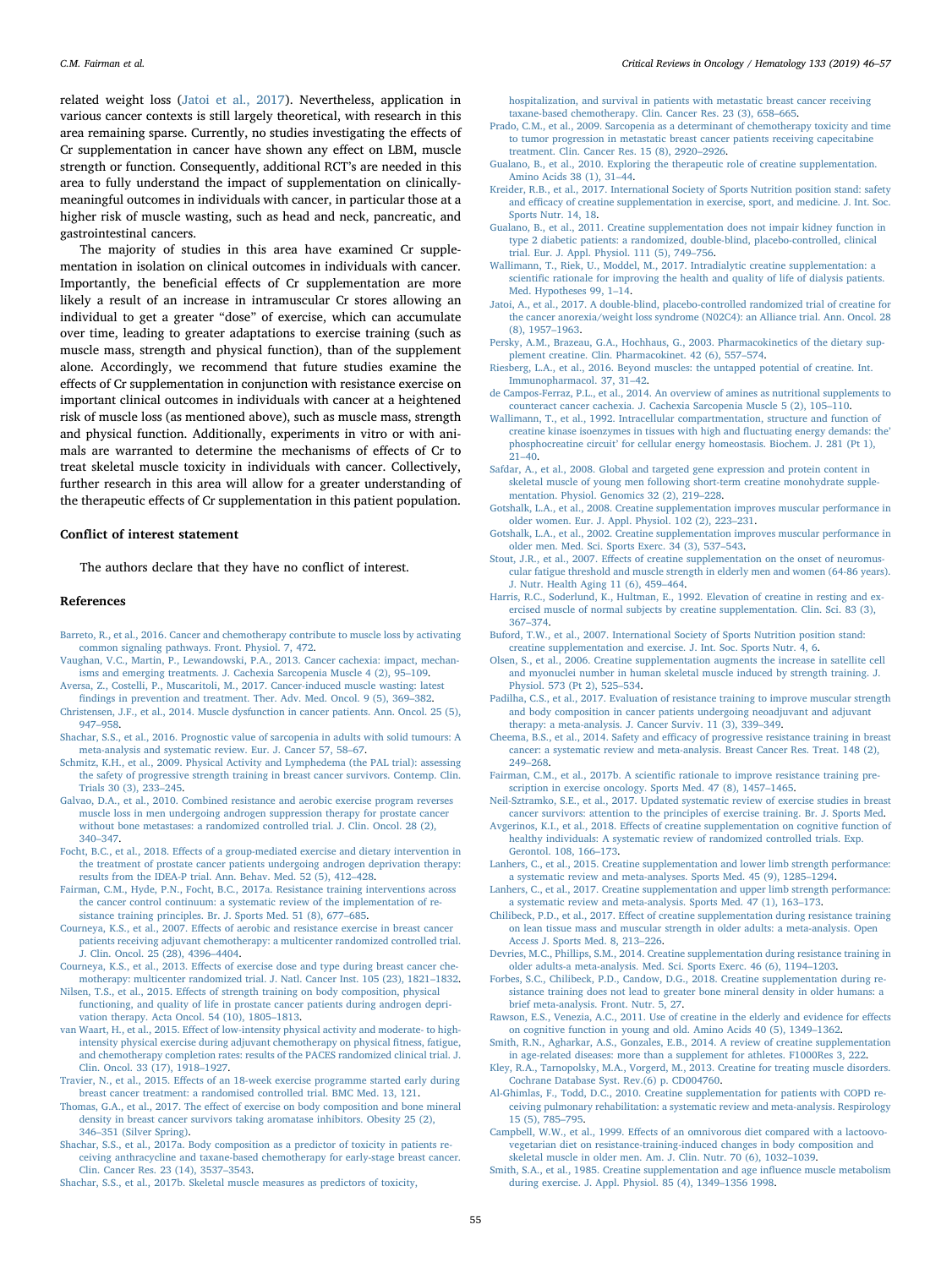<span id="page-10-21"></span>[Canete, S., et al., 2006. Does creatine supplementation improve functional capacity in](http://refhub.elsevier.com/S1040-8428(18)30301-9/sbref0255) [elderly women? J. Strength Cond. Res. 20 \(1\), 22](http://refhub.elsevier.com/S1040-8428(18)30301-9/sbref0255)–28.

- <span id="page-10-6"></span>[Chilibeck, P.D., et al., 2005. Creatine monohydrate and resistance training increase bone](http://refhub.elsevier.com/S1040-8428(18)30301-9/sbref0260) [mineral content and density in older men. J. Nutr. Health Aging 9 \(5\), 352](http://refhub.elsevier.com/S1040-8428(18)30301-9/sbref0260)–353.
- <span id="page-10-5"></span>Chilibeck, P.D., et al., 2015. Eff[ects of creatine and resistance training on bone health in](http://refhub.elsevier.com/S1040-8428(18)30301-9/sbref0265) [postmenopausal women. Med. Sci. Sports Exerc. 47 \(8\), 1587](http://refhub.elsevier.com/S1040-8428(18)30301-9/sbref0265)–1595.
- <span id="page-10-22"></span>Duff, W.R., et al., 2016. Eff[ects of low-dose ibuprofen supplementation and resistance](http://refhub.elsevier.com/S1040-8428(18)30301-9/sbref0270) [training on bone and muscle in postmenopausal women: a randomized controlled](http://refhub.elsevier.com/S1040-8428(18)30301-9/sbref0270) [trial. Bone Rep. 5, 96](http://refhub.elsevier.com/S1040-8428(18)30301-9/sbref0270)–103.
- <span id="page-10-3"></span>[Brose, A., Parise, G., Tarnopolsky, M.A., 2003. Creatine supplementation enhances iso](http://refhub.elsevier.com/S1040-8428(18)30301-9/sbref0275)[metric strength and body composition improvements following strength exercise](http://refhub.elsevier.com/S1040-8428(18)30301-9/sbref0275) [training in older adults. J. Gerontol. A Biol. Sci. Med. Sci. 58 \(1\), 11](http://refhub.elsevier.com/S1040-8428(18)30301-9/sbref0275)–19.
- <span id="page-10-9"></span>[Gualano, B., et al., 2014. Creatine supplementation and resistance training in vulnerable](http://refhub.elsevier.com/S1040-8428(18)30301-9/sbref0280) [older women: a randomized double-blind placebo-controlled clinical trial. Exp.](http://refhub.elsevier.com/S1040-8428(18)30301-9/sbref0280) [Gerontol. 53, 7](http://refhub.elsevier.com/S1040-8428(18)30301-9/sbref0280)–15.
- <span id="page-10-4"></span>[Candow, D.G., et al., 2008. Low-dose creatine combined with protein during resistance](http://refhub.elsevier.com/S1040-8428(18)30301-9/sbref0285) [training in older men. Med. Sci. Sports Exerc. 40 \(9\), 1645](http://refhub.elsevier.com/S1040-8428(18)30301-9/sbref0285)–1652.
- <span id="page-10-14"></span>Lobo, D.M., et al., 2015. Eff[ects of long-term low-dose dietary creatine supplementation](http://refhub.elsevier.com/S1040-8428(18)30301-9/sbref0290) [in older women. Exp. Gerontol. 70, 97](http://refhub.elsevier.com/S1040-8428(18)30301-9/sbref0290)–104.
- <span id="page-10-0"></span>[Aguiar, A.F., et al., 2013. Long-term creatine supplementation improves muscular per](http://refhub.elsevier.com/S1040-8428(18)30301-9/sbref0295)[formance during resistance training in older women. Eur. J. Appl. Physiol. 113 \(4\),](http://refhub.elsevier.com/S1040-8428(18)30301-9/sbref0295) 987–[996](http://refhub.elsevier.com/S1040-8428(18)30301-9/sbref0295).
- <span id="page-10-1"></span>Bemben, M.G., et al., 2010. The eff[ects of supplementation with creatine and protein on](http://refhub.elsevier.com/S1040-8428(18)30301-9/sbref0300) [muscle strength following a traditional resistance training program in middle-aged](http://refhub.elsevier.com/S1040-8428(18)30301-9/sbref0300) [and older men. J. Nutr. Health Aging 14 \(2\), 155](http://refhub.elsevier.com/S1040-8428(18)30301-9/sbref0300)–159.
- <span id="page-10-2"></span>Bermon, S., et al., 1998. Eff[ects of creatine monohydrate ingestion in sedentary and](http://refhub.elsevier.com/S1040-8428(18)30301-9/sbref0305) [weight-trained older adults. Acta Physiol. Scand. 164 \(2\), 147](http://refhub.elsevier.com/S1040-8428(18)30301-9/sbref0305)–155.
- <span id="page-10-7"></span>[Chrusch, M.J., et al., 2001. Creatine supplementation combined with resistance training](http://refhub.elsevier.com/S1040-8428(18)30301-9/sbref0310) [in older men. Med. Sci. Sports Exerc. 33 \(12\), 2111](http://refhub.elsevier.com/S1040-8428(18)30301-9/sbref0310)–2117.
- <span id="page-10-8"></span>[Cooke, M.B., et al., 2014. Creatine supplementation post-exercise does not enhance](http://refhub.elsevier.com/S1040-8428(18)30301-9/sbref0315) [training-induced adaptations in middle to older aged males. Eur. J. Appl. Physiol. 114](http://refhub.elsevier.com/S1040-8428(18)30301-9/sbref0315) [\(6\), 1321](http://refhub.elsevier.com/S1040-8428(18)30301-9/sbref0315)–1332.
- <span id="page-10-10"></span>[Pinto, C.L., et al., 2016. Impact of creatine supplementation in combination with re](http://refhub.elsevier.com/S1040-8428(18)30301-9/sbref0320)[sistance training on lean mass in the elderly. J. Cachexia Sarcopenia Muscle 7 \(4\),](http://refhub.elsevier.com/S1040-8428(18)30301-9/sbref0320) 413–[421](http://refhub.elsevier.com/S1040-8428(18)30301-9/sbref0320).
- <span id="page-10-11"></span>Cornelissen, V.A., et al., 2010. Eff[ect of creatine supplementation as a potential adjuvant](http://refhub.elsevier.com/S1040-8428(18)30301-9/sbref0325) [therapy to exercise training in cardiac patients: a randomized controlled trial. Clin.](http://refhub.elsevier.com/S1040-8428(18)30301-9/sbref0325) [Rehabil. 24 \(11\), 988](http://refhub.elsevier.com/S1040-8428(18)30301-9/sbref0325)–999.
- <span id="page-10-12"></span>[Hass, C.J., Collins, M.A., Juncos, J.L., 2007. Resistance training with creatine mono](http://refhub.elsevier.com/S1040-8428(18)30301-9/sbref0330)[hydrate improves upper-body strength in patients with Parkinson disease: a rando](http://refhub.elsevier.com/S1040-8428(18)30301-9/sbref0330)[mized trial. Neurorehabil. Neural Repair 21 \(2\), 107](http://refhub.elsevier.com/S1040-8428(18)30301-9/sbref0330)–115.
- <span id="page-10-13"></span>[Sakkas, G.K., et al., 2009. Creatine fails to augment the bene](http://refhub.elsevier.com/S1040-8428(18)30301-9/sbref0335)fits from resistance training [in patients with HIV infection: a randomized, double-blind, placebo-controlled study.](http://refhub.elsevier.com/S1040-8428(18)30301-9/sbref0335) [PLoS One 4 \(2\), e4605.](http://refhub.elsevier.com/S1040-8428(18)30301-9/sbref0335)
- <span id="page-10-15"></span>[Rawson, E.S., Clarkson, P.M., 2000. Acute creatine supplementation in older men. Int. J.](http://refhub.elsevier.com/S1040-8428(18)30301-9/sbref0340) [Sports Med. 21 \(1\), 71](http://refhub.elsevier.com/S1040-8428(18)30301-9/sbref0340)–75.
- <span id="page-10-16"></span>[Rawson, E.S., Wehnert, M.L., Clarkson, P.M., 1999. E](http://refhub.elsevier.com/S1040-8428(18)30301-9/sbref0345)ffects of 30 days of creatine inges[tion in older men. Eur. J. Appl. Physiol. Occup. Physiol. 80 \(2\), 139](http://refhub.elsevier.com/S1040-8428(18)30301-9/sbref0345)–144.
- <span id="page-10-17"></span>Andrews, R., et al., 1998. The eff[ect of dietary creatine supplementation on skeletal](http://refhub.elsevier.com/S1040-8428(18)30301-9/sbref0350) [muscle metabolism in congestive heart failure. Eur. Heart J. 19 \(4\), 617](http://refhub.elsevier.com/S1040-8428(18)30301-9/sbref0350)–622. Louis, M., et al., 2003. Beneficial eff[ects of creatine supplementation in dystrophic pa-](http://refhub.elsevier.com/S1040-8428(18)30301-9/sbref0355)
- <span id="page-10-19"></span><span id="page-10-18"></span>[tients. Muscle Nerve 27 \(5\), 604](http://refhub.elsevier.com/S1040-8428(18)30301-9/sbref0355)–610. [Tarnopolsky, M.A., et al., 2004. Creatine monohydrate enhances strength and body](http://refhub.elsevier.com/S1040-8428(18)30301-9/sbref0360)
- <span id="page-10-20"></span>[composition in Duchenne muscular dystrophy. Neurology 62 \(10\), 1771](http://refhub.elsevier.com/S1040-8428(18)30301-9/sbref0360)–1777. [Walter, M.C., et al., 2000. Creatine monohydrate in muscular dystrophies: A double-blind,](http://refhub.elsevier.com/S1040-8428(18)30301-9/sbref0365)
- <span id="page-10-23"></span>[placebo-controlled clinical study. Neurology 54 \(9\), 1848](http://refhub.elsevier.com/S1040-8428(18)30301-9/sbref0365)–1850. [Coats, A.J., 2002. Origin of symptoms in patients with cachexia with special reference to](http://refhub.elsevier.com/S1040-8428(18)30301-9/sbref0370)
- [weakness and shortness of breath. Int. J. Cardiol. 85 \(1\), 133](http://refhub.elsevier.com/S1040-8428(18)30301-9/sbref0370)–139.
- <span id="page-10-24"></span>[Lipkin, D.P., et al., 1988. Abnormalities of skeletal muscle in patients with chronic heart](http://refhub.elsevier.com/S1040-8428(18)30301-9/sbref0375) [failure. Int. J. Cardiol. 18 \(2\), 187](http://refhub.elsevier.com/S1040-8428(18)30301-9/sbref0375)–195.
- <span id="page-10-25"></span>[Wiener, D.H., et al., 1986. Abnormal skeletal muscle bioenergetics during exercise in](http://refhub.elsevier.com/S1040-8428(18)30301-9/sbref0380) [patients with heart failure: role of reduced muscle blood](http://refhub.elsevier.com/S1040-8428(18)30301-9/sbref0380) flow. Circulation 73 (6), [1127](http://refhub.elsevier.com/S1040-8428(18)30301-9/sbref0380)–1136.
- <span id="page-10-26"></span>[Broqvist, M., et al., 1992. Muscle energy metabolism in severe chronic congestive heart](http://refhub.elsevier.com/S1040-8428(18)30301-9/sbref0385) failure–eff[ect of treatment with enalapril. Eur. Heart J. 13 \(9\), 1217](http://refhub.elsevier.com/S1040-8428(18)30301-9/sbref0385)–1224.
- <span id="page-10-27"></span>[Mancini, D.M., et al., 1988. Detection of abnormal calf muscle metabolism in patients](http://refhub.elsevier.com/S1040-8428(18)30301-9/sbref0390) [with heart failure using phosphorus-31 nuclear magnetic resonance. Am. J. Cardiol.](http://refhub.elsevier.com/S1040-8428(18)30301-9/sbref0390) [62 \(17\), 1234](http://refhub.elsevier.com/S1040-8428(18)30301-9/sbref0390)–1240.
- <span id="page-10-28"></span>[Wallimann, T., Hemmer, W., 1994. Creatine kinase in non-muscle tissues and cells. Mol.](http://refhub.elsevier.com/S1040-8428(18)30301-9/sbref0395) [Cell. Biochem. 133-134, 193](http://refhub.elsevier.com/S1040-8428(18)30301-9/sbref0395)–220.
- <span id="page-10-29"></span>Gerber, I., et al., 2005. Stimulatory eff[ects of creatine on metabolic activity, di](http://refhub.elsevier.com/S1040-8428(18)30301-9/sbref0400)fferentia[tion and mineralization of primary osteoblast-like cells in monolayer and micromass](http://refhub.elsevier.com/S1040-8428(18)30301-9/sbref0400) [cell cultures. Eur. Cell. Mater. 10, 8](http://refhub.elsevier.com/S1040-8428(18)30301-9/sbref0400)–22.
- <span id="page-10-30"></span>[Yasuda, H., et al., 1998. Identity of osteoclastogenesis inhibitory factor \(OCIF\) and os](http://refhub.elsevier.com/S1040-8428(18)30301-9/sbref0405)[teoprotegerin \(OPG\): a mechanism by which OPG/OCIF inhibits osteoclastogenesis in](http://refhub.elsevier.com/S1040-8428(18)30301-9/sbref0405) [vitro. Endocrinology 139 \(3\), 1329](http://refhub.elsevier.com/S1040-8428(18)30301-9/sbref0405)–1337.
- <span id="page-10-31"></span>Peterson, S.J., Mozer, M., 2017. Diff[erentiating sarcopenia and cachexia among patients](http://refhub.elsevier.com/S1040-8428(18)30301-9/sbref0410) [with cancer. Nutr. Clin. Pract. 32 \(1\), 30](http://refhub.elsevier.com/S1040-8428(18)30301-9/sbref0410)–39.
- <span id="page-10-32"></span>McKenna, [C.F., Fry, C.S., 2017. Altered satellite cell dynamics accompany skeletal muscle](http://refhub.elsevier.com/S1040-8428(18)30301-9/sbref0415) [atrophy during chronic illness, disuse, and aging. Curr. Opin. Clin. Nutr. Metab. Care](http://refhub.elsevier.com/S1040-8428(18)30301-9/sbref0415) [20 \(6\), 447](http://refhub.elsevier.com/S1040-8428(18)30301-9/sbref0415)–452.
- <span id="page-10-33"></span>[Larsson, L., 1983. Histochemical characteristics of human skeletal muscle during aging.](http://refhub.elsevier.com/S1040-8428(18)30301-9/sbref0420) [Acta Physiol. Scand. 117 \(3\), 469](http://refhub.elsevier.com/S1040-8428(18)30301-9/sbref0420)–471.

<span id="page-10-34"></span>[Marty, E., et al., 2017. A review of sarcopenia: enhancing awareness of an increasingly](http://refhub.elsevier.com/S1040-8428(18)30301-9/sbref0425) [prevalent disease. Bone 105, 276](http://refhub.elsevier.com/S1040-8428(18)30301-9/sbref0425)–286.

<span id="page-10-35"></span>[Cruz-Jentoft, A.J., et al., 2010. Sarcopenia: european consensus on de](http://refhub.elsevier.com/S1040-8428(18)30301-9/sbref0430)finition and

[diagnosis: report of the european working group on Sarcopenia in older people. Age](http://refhub.elsevier.com/S1040-8428(18)30301-9/sbref0430) [Ageing 39 \(4\), 412](http://refhub.elsevier.com/S1040-8428(18)30301-9/sbref0430)–423.

- <span id="page-10-36"></span>[Paireder, M., et al., 2017. Impact of sarcopenia on outcome in patients with esophageal](http://refhub.elsevier.com/S1040-8428(18)30301-9/sbref0435) [resection following neoadjuvant chemotherapy for esophageal cancer. Eur. J. Surg.](http://refhub.elsevier.com/S1040-8428(18)30301-9/sbref0435) [Oncol. 43 \(2\), 478](http://refhub.elsevier.com/S1040-8428(18)30301-9/sbref0435)–484.
- <span id="page-10-37"></span>[Pamoukdjian, F., et al., 2018. Prevalence and predictive value of pre-therapeutic sarco](http://refhub.elsevier.com/S1040-8428(18)30301-9/sbref0440)[penia in cancer patients: a systematic review. Clin. Nutr. 37 \(4\), 1101](http://refhub.elsevier.com/S1040-8428(18)30301-9/sbref0440)–1113.
- <span id="page-10-38"></span>[Morishita, S., et al., 2012. Prevalence of sarcopenia and relevance of body composition,](http://refhub.elsevier.com/S1040-8428(18)30301-9/sbref0445) [physiological function, fatigue, and health-related quality of life in patients before](http://refhub.elsevier.com/S1040-8428(18)30301-9/sbref0445) [allogeneic hematopoietic stem cell transplantation. Support. Care Cancer 20 \(12\),](http://refhub.elsevier.com/S1040-8428(18)30301-9/sbref0445) 3161–[3168](http://refhub.elsevier.com/S1040-8428(18)30301-9/sbref0445).
- <span id="page-10-39"></span>[Wang, S.L., et al., 2016. Sarcopenia adversely impacts postoperative clinical outcomes](http://refhub.elsevier.com/S1040-8428(18)30301-9/sbref0450) [following gastrectomy in patients with gastric Cancer: a prospective study. Ann. Surg.](http://refhub.elsevier.com/S1040-8428(18)30301-9/sbref0450) [Oncol. 23 \(2\), 556](http://refhub.elsevier.com/S1040-8428(18)30301-9/sbref0450)–564.
- <span id="page-10-40"></span>[Huang, D.D., et al., 2015. Sarcopenia, as de](http://refhub.elsevier.com/S1040-8428(18)30301-9/sbref0455)fined by low muscle mass, strength and [physical performance, predicts complications after surgery for colorectal cancer.](http://refhub.elsevier.com/S1040-8428(18)30301-9/sbref0455) [Colorectal Dis. 17 \(11\), O256](http://refhub.elsevier.com/S1040-8428(18)30301-9/sbref0455)–64.
- <span id="page-10-41"></span>[Aoyagi, T., et al., 2015. Cancer cachexia, mechanism and treatment. World J.](http://refhub.elsevier.com/S1040-8428(18)30301-9/sbref0460) [Gastrointest. Oncol. 7 \(4\), 17](http://refhub.elsevier.com/S1040-8428(18)30301-9/sbref0460)–29.
- <span id="page-10-42"></span>[Penet, M.F., Bhujwalla, Z.M., 2015. Cancer cachexia, recent advances, and future direc](http://refhub.elsevier.com/S1040-8428(18)30301-9/sbref0465)[tions. Cancer J. 21 \(2\), 117](http://refhub.elsevier.com/S1040-8428(18)30301-9/sbref0465)–122.
- <span id="page-10-43"></span>Fearon, K., et al., 2011. Definition and classifi[cation of cancer cachexia: an international](http://refhub.elsevier.com/S1040-8428(18)30301-9/sbref0470) [consensus. Lancet Oncol. 12 \(5\), 489](http://refhub.elsevier.com/S1040-8428(18)30301-9/sbref0470)–495.
- <span id="page-10-45"></span><span id="page-10-44"></span>[Tisdale, M.J., 2009. Mechanisms of cancer cachexia. Physiol. Rev. 89 \(2\), 381](http://refhub.elsevier.com/S1040-8428(18)30301-9/sbref0475)–410. [Collins, J., et al., 2014. The assessment and impact of sarcopenia in lung cancer: a sys-](http://refhub.elsevier.com/S1040-8428(18)30301-9/sbref0480)
- <span id="page-10-46"></span>[tematic literature review. BMJ Open 4 \(1\) p. e003697](http://refhub.elsevier.com/S1040-8428(18)30301-9/sbref0480). [Miyamoto, Y., et al., 2015. Negative impact of skeletal muscle loss after systemic che](http://refhub.elsevier.com/S1040-8428(18)30301-9/sbref0485)[motherapy in patients with unresectable colorectal cancer. PLoS One 10 \(6\) p.](http://refhub.elsevier.com/S1040-8428(18)30301-9/sbref0485) [e0129742.](http://refhub.elsevier.com/S1040-8428(18)30301-9/sbref0485)
- <span id="page-10-47"></span>Ishii, N., et al., 2017. Eff[ect of pretreatment psoas muscle mass on survival for patients](http://refhub.elsevier.com/S1040-8428(18)30301-9/sbref0490) [with unresectable pancreatic cancer undergoing systemic chemotherapy. Oncol. Lett.](http://refhub.elsevier.com/S1040-8428(18)30301-9/sbref0490) [14 \(5\), 6059](http://refhub.elsevier.com/S1040-8428(18)30301-9/sbref0490)–6065.
- <span id="page-10-48"></span>[Choi, Y., et al., 2015. Skeletal muscle depletion predicts the prognosis of patients with](http://refhub.elsevier.com/S1040-8428(18)30301-9/sbref0495) [advanced pancreatic cancer undergoing palliative chemotherapy, independent of](http://refhub.elsevier.com/S1040-8428(18)30301-9/sbref0495) [body mass index. PLoS One 10 \(10\) p. e0139749.](http://refhub.elsevier.com/S1040-8428(18)30301-9/sbref0495)
- <span id="page-10-49"></span>[Gu, W., et al., 2017. Early skeletal muscle loss during target therapy is a prognostic](http://refhub.elsevier.com/S1040-8428(18)30301-9/sbref0500) [biomarker in metastatic renal cell carcinoma patients. Sci. Rep. 7 \(1\), 7587](http://refhub.elsevier.com/S1040-8428(18)30301-9/sbref0500).
- <span id="page-10-50"></span>Campbell, [K.L., et al., 2007. Resting energy expenditure and body mass changes in](http://refhub.elsevier.com/S1040-8428(18)30301-9/sbref0505) [women during adjuvant chemotherapy for breast cancer. Cancer Nurs. 30 \(2\),](http://refhub.elsevier.com/S1040-8428(18)30301-9/sbref0505) 95–[100.](http://refhub.elsevier.com/S1040-8428(18)30301-9/sbref0505)
- <span id="page-10-51"></span>[Cheney, C.L., Mahloch, J., Freeny, P., 1997. Computerized tomography assessment of](http://refhub.elsevier.com/S1040-8428(18)30301-9/sbref0510) [women with weight changes associated with adjuvant treatment for breast cancer.](http://refhub.elsevier.com/S1040-8428(18)30301-9/sbref0510) [Am. J. Clin. Nutr. 66 \(1\), 141](http://refhub.elsevier.com/S1040-8428(18)30301-9/sbref0510)–146.
- <span id="page-10-52"></span>[Demark-Wahnefried, W., et al., 2001. Changes in weight, body composition, and factors](http://refhub.elsevier.com/S1040-8428(18)30301-9/sbref0515) infl[uencing energy balance among premenopausal breast cancer patients receiving](http://refhub.elsevier.com/S1040-8428(18)30301-9/sbref0515) [adjuvant chemotherapy. J. Clin. Oncol. 19 \(9\), 2381](http://refhub.elsevier.com/S1040-8428(18)30301-9/sbref0515)–2389.
- <span id="page-10-53"></span>[Freedman, R.J., et al., 2004. Weight and body composition changes during and after](http://refhub.elsevier.com/S1040-8428(18)30301-9/sbref0520) [adjuvant chemotherapy in women with breast cancer. J. Clin. Endocrinol. Metab. 89](http://refhub.elsevier.com/S1040-8428(18)30301-9/sbref0520) [\(5\), 2248](http://refhub.elsevier.com/S1040-8428(18)30301-9/sbref0520)–2253.
- <span id="page-10-54"></span>[Smith, M.R., et al., 2002. Changes in body composition during androgen deprivation](http://refhub.elsevier.com/S1040-8428(18)30301-9/sbref0525) [therapy for prostate cancer. J. Clin. Endocrinol. Metab. 87 \(2\), 599](http://refhub.elsevier.com/S1040-8428(18)30301-9/sbref0525)–603.
- <span id="page-10-55"></span>[Galvao, D.A., et al., 2008. Changes in muscle, fat and bone mass after 36 weeks of](http://refhub.elsevier.com/S1040-8428(18)30301-9/sbref0530) [maximal androgen blockade for prostate cancer. BJU Int. 102 \(1\), 44](http://refhub.elsevier.com/S1040-8428(18)30301-9/sbref0530)–47.
- <span id="page-10-56"></span>Spry, N.A., et al., 2013. Long-term eff[ects of intermittent androgen suppression therapy](http://refhub.elsevier.com/S1040-8428(18)30301-9/sbref0535) [on lean and fat mass: a 33-month prospective study. Prostate Cancer Prostatic Dis. 16](http://refhub.elsevier.com/S1040-8428(18)30301-9/sbref0535) [\(1\), 67](http://refhub.elsevier.com/S1040-8428(18)30301-9/sbref0535)–72.
- <span id="page-10-57"></span>[Drake, M.T., 2013. Osteoporosis and cancer. Curr. Osteoporos. Rep. 11 \(3\), 163](http://refhub.elsevier.com/S1040-8428(18)30301-9/sbref0540)–170.
- <span id="page-10-58"></span>[Brown, S.A., Guise, T.A., 2007. Cancer-associated bone disease. Curr. Osteoporos. Rep. 5](http://refhub.elsevier.com/S1040-8428(18)30301-9/sbref0545) [\(3\), 120](http://refhub.elsevier.com/S1040-8428(18)30301-9/sbref0545)–127.
- <span id="page-10-59"></span>[Brown, J.E., et al., 2005. Bone turnover markers as predictors of skeletal complications in](http://refhub.elsevier.com/S1040-8428(18)30301-9/sbref0550) [prostate cancer, lung cancer, and other solid tumors. J. Natl. Cancer Inst. 97 \(1\),](http://refhub.elsevier.com/S1040-8428(18)30301-9/sbref0550) 59–[69](http://refhub.elsevier.com/S1040-8428(18)30301-9/sbref0550).
- <span id="page-10-60"></span>[Pore, S.K., et al., 2018. Prevention of breast cancer-induced osteolytic bone resorption by](http://refhub.elsevier.com/S1040-8428(18)30301-9/sbref0555) [benzyl isothiocyanate. Carcinogenesis 39 \(2\), 134](http://refhub.elsevier.com/S1040-8428(18)30301-9/sbref0555)–145.
- <span id="page-10-61"></span>[Michaud, L.B., Goodin, S., 2006. Cancer-treatment-induced bone loss, part 1. Am. J.](http://refhub.elsevier.com/S1040-8428(18)30301-9/sbref0560) [Health. Syst. Pharm. 63 \(5\), 419](http://refhub.elsevier.com/S1040-8428(18)30301-9/sbref0560)–430.
- <span id="page-10-62"></span>[Oh, Y.L., et al., 2015. Changes in bone density after cancer treatment in patients with](http://refhub.elsevier.com/S1040-8428(18)30301-9/sbref0565) [cervical and endometrial cancer. J. Cancer 6 \(1\), 82](http://refhub.elsevier.com/S1040-8428(18)30301-9/sbref0565)–89.
- <span id="page-10-63"></span>[Le Pape, F., Vargas, G., Clezardin, P., 2016. The role of osteoclasts in breast cancer bone](http://refhub.elsevier.com/S1040-8428(18)30301-9/sbref0570) [metastasis. J. Bone Oncol. 5 \(3\), 93](http://refhub.elsevier.com/S1040-8428(18)30301-9/sbref0570)–95.
- <span id="page-10-64"></span>[Khan, M.N., Khan, A.A., 2008. Cancer treatment-related bone loss: a review and synthesis](http://refhub.elsevier.com/S1040-8428(18)30301-9/sbref0575) [of the literature. Curr. Oncol. 15 \(Suppl 1\), S30](http://refhub.elsevier.com/S1040-8428(18)30301-9/sbref0575)–40.
- <span id="page-10-65"></span>[Hart, N.H., et al., 2017. Mechanical basis of bone strength: in](http://refhub.elsevier.com/S1040-8428(18)30301-9/sbref0580)fluence of bone material, [bone structure and muscle action. J. Musculoskelet. Neuronal Interact. 17 \(3\),](http://refhub.elsevier.com/S1040-8428(18)30301-9/sbref0580) 114–[139](http://refhub.elsevier.com/S1040-8428(18)30301-9/sbref0580).
- <span id="page-10-66"></span>[Antolic, A., et al., 2007. Creatine monohydrate increases bone mineral density in young](http://refhub.elsevier.com/S1040-8428(18)30301-9/sbref0585) [Sprague-Dawley rats. Med. Sci. Sports Exerc. 39 \(5\), 816](http://refhub.elsevier.com/S1040-8428(18)30301-9/sbref0585)–820.
- <span id="page-10-67"></span>[Brown, J.C., Harhay, M.O., Harhay, M.N., 2015. Physical function as a prognostic bio](http://refhub.elsevier.com/S1040-8428(18)30301-9/sbref0590)[marker among cancer survivors. Br. J. Cancer 112 \(1\), 194](http://refhub.elsevier.com/S1040-8428(18)30301-9/sbref0590)–198.
- <span id="page-10-68"></span>Levy, [M.E., et al., 2008. Physical function changes in prostate cancer patients on an-](http://refhub.elsevier.com/S1040-8428(18)30301-9/sbref0595)
- <span id="page-10-69"></span>[drogen deprivation therapy: a 2-year prospective study. Urology 71 \(4\), 735](http://refhub.elsevier.com/S1040-8428(18)30301-9/sbref0595)–739. [Given, B., et al., 2001. Physical functioning of elderly cancer patients prior to diagnosis](http://refhub.elsevier.com/S1040-8428(18)30301-9/sbref0600) [and following initial treatment. Nurs. Res. 50 \(4\), 222](http://refhub.elsevier.com/S1040-8428(18)30301-9/sbref0600)–232.
- <span id="page-10-70"></span>[Silver, H.J., Dietrich, M.S., Murphy, B.A., 2007. Changes in body mass, energy balance,](http://refhub.elsevier.com/S1040-8428(18)30301-9/sbref0605) physical function, and infl[ammatory state in patients with locally advanced head and](http://refhub.elsevier.com/S1040-8428(18)30301-9/sbref0605) [neck cancer treated with concurrent chemoradiation after low-dose induction](http://refhub.elsevier.com/S1040-8428(18)30301-9/sbref0605)